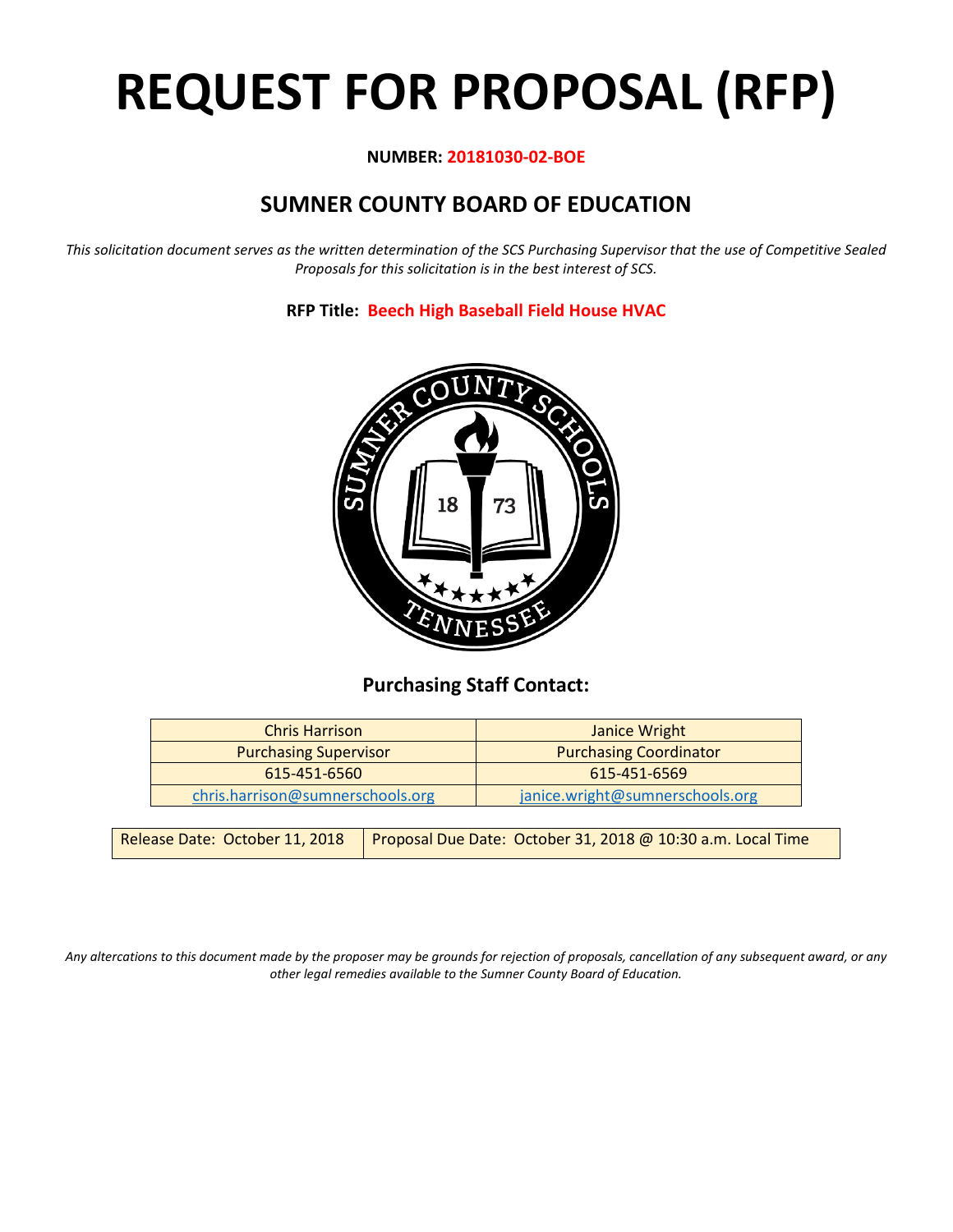## **NOTICE TO PROPOSERS**

There may be one or more amendments to this RFP. In order to receive communication for any such amendments issued specifically to this RFP, the proposer must provide a Notice of Intent to Propose to the Sumner County Board of Education (SCS) Purchasing Department. The proposer must utilize this form when submitting notice. The notice may be sent by email to: Purchasing Office, purchasing@sumnerschools.org. SCS will send amendments only to those proposers which complete and return this information by the deadline list in the RFP Schedule of Events (Section 4).

| <b>RFP Number:</b>      | 20181030-02-BOE Beech High Baseball Field House HVAC |
|-------------------------|------------------------------------------------------|
| Company Name:           |                                                      |
| <b>Mailing Address:</b> |                                                      |
|                         |                                                      |
|                         |                                                      |
| Phone Number:           |                                                      |
| <b>Contact Person:</b>  |                                                      |
| Email Address:          |                                                      |
|                         |                                                      |
| Authorized Signature    |                                                      |
| <b>Printed Name</b>     |                                                      |
| Date                    |                                                      |

Emailed amendments will be sent in a Microsoft Word (Office for Windows) or Portable Document Format (pdf) format. Any alterations to the document made by the proposer may be grounds for rejection of proposal, cancellation of any subsequent award or any other legal remedies available to the Sumner County Board of Education.

Amendments will also be posted on the SCS website **https://sumnerschools.org/index.php/current-bids-and-rfps** and attached to the solicitation listing as a PDF or WORD file. Check the particular solicitation on the Current Bids and RFPs webpage for any posted amendments.

By completing and returning this form, the Proposer has expressed its intent to provide a proposal for **20181030-02-BOE Beech High Baseball Field House HVAC.**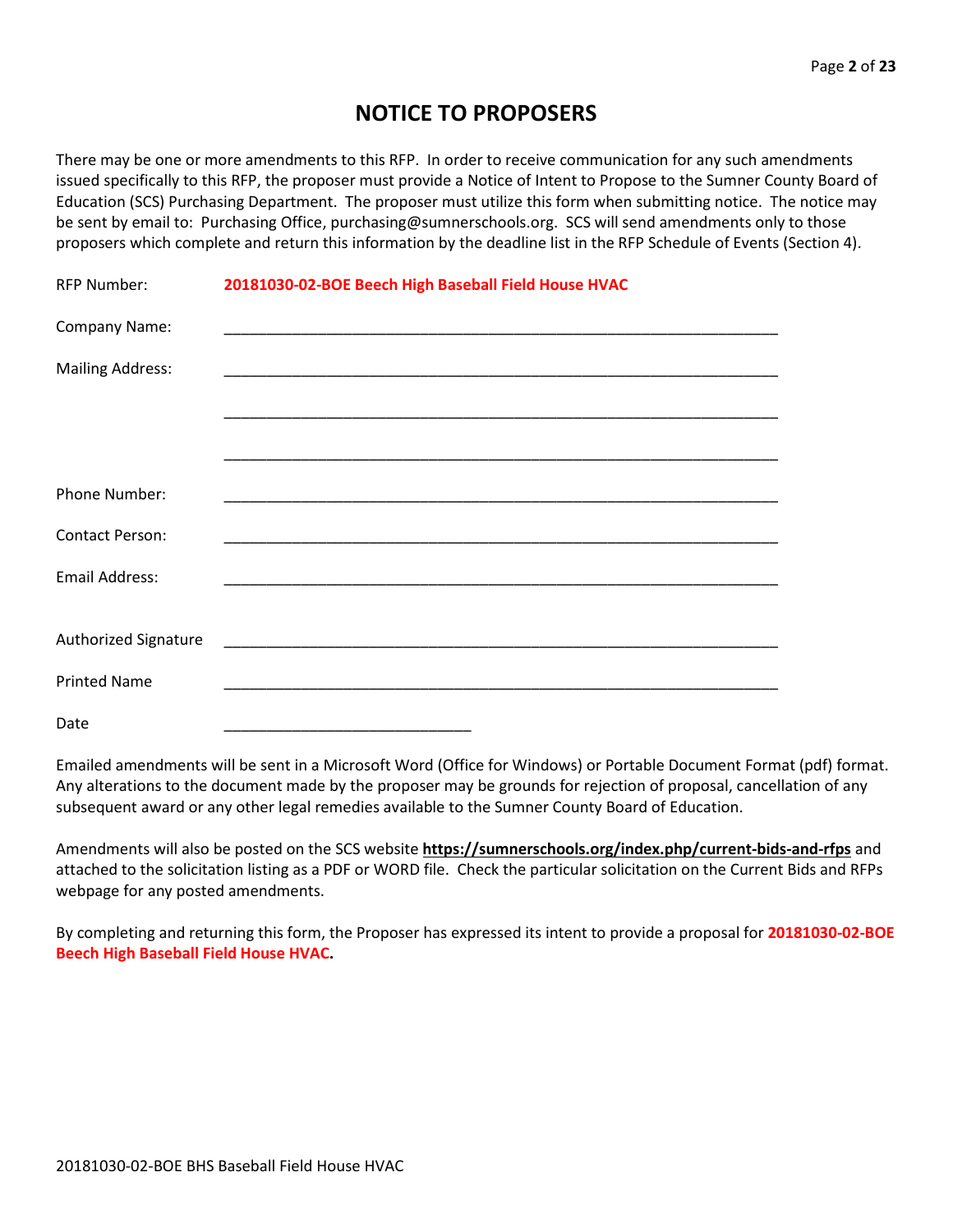## **TABLE OF CONTENTS**

- 1. Introduction/Overview
	- 1.1. Purpose
	- 1.2. Contact Information
- 2. Requirements
	- 2.1. Scope of Work/Specifications
	- 2.2. Contactor Obligations
- 3. Source Selection and Contract Award
- 4. Schedule of Events
- 5. Instructions for Proposal
	- 5.1. Required Forms
	- 5.2. New Vendors
	- 5.3. Acknowledgement of Insurance Requirements
	- 5.4. Clarification and Interpretation of RFP
	- 5.5. Proposal Package
	- 5.6. Delivery of Proposals
	- 5.7. Evaluation of Proposals
	- 5.8. Request for Clarification of Proposals
	- 5.9. Protests
- 6. Attachments
	- 6.1. Contact Information
	- 6.2. Bid Form/Certification
	- 6.3. References
	- 6.4. Certification Regarding Debarment or Suspension
	- 6.5. Condition of Submitting Proposal
	- 6.6. Statement of Non-Collusion
	- 6.7. Attestation Re Personnel
	- 6.8. Drug Free Workplace Affidavit
	- 6.9. IRS Form W-9
		- \**An online, fillable version can be found at https://www.irs.gov/pub/irs-pdf/fw9.pdf*
	- 6.10. Standard Terms & Conditions
	- 6.11. Vendor Checklist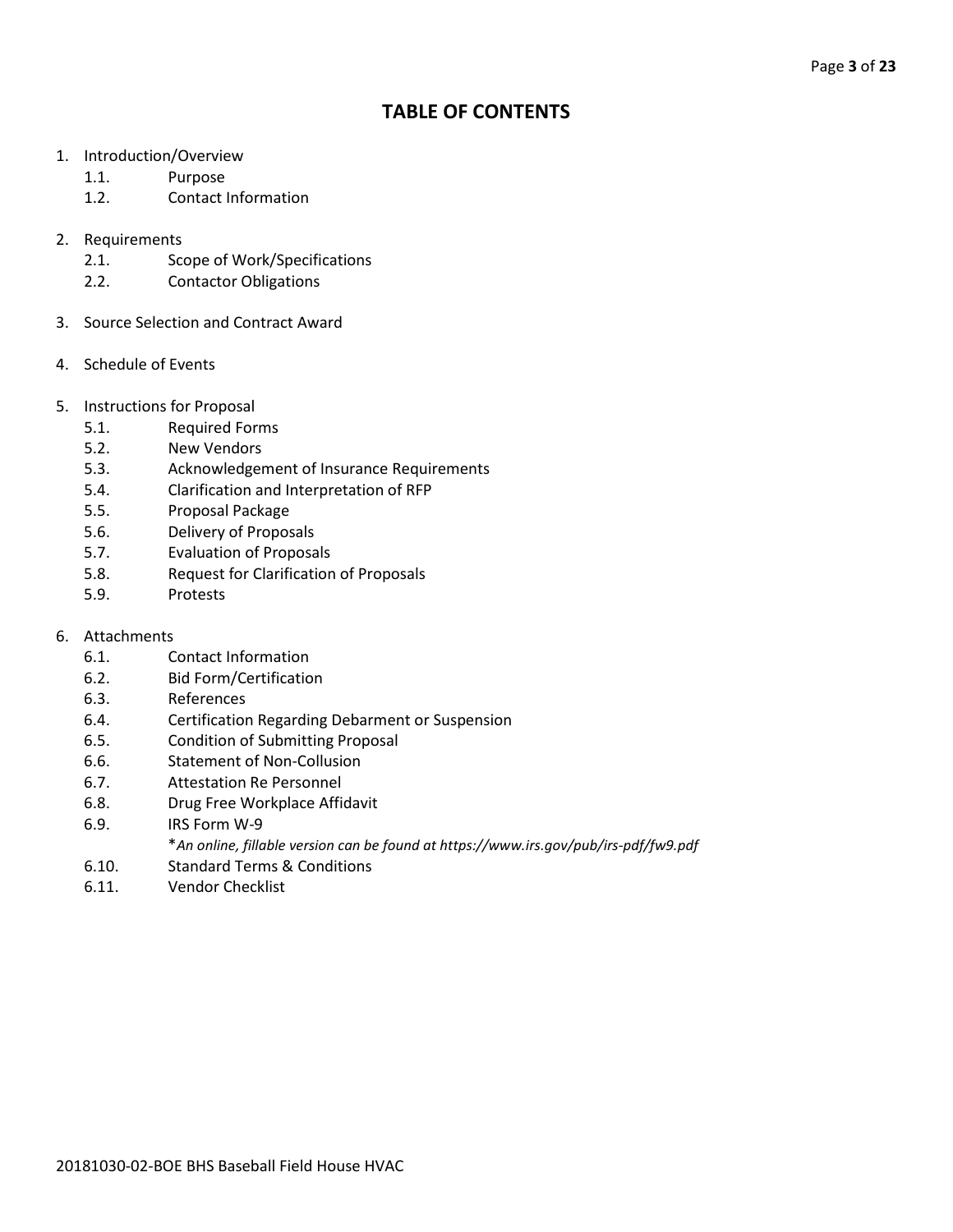#### 1. Introduction/Overview

#### 1.1. Purpose

The Sumner County Board of Education (SCS) is requesting sealed proposals for the installation of an HVAC system at the Beech High School Baseball Field House.

#### 1.2. Contact Information

Unauthorized contact regarding this RFP with employees or officials of SCS other than the Purchasing Supervisor named below may result in disqualification from this procurement process.

Interested parties must direct all communication regarding this RFP to the Purchasing Supervisor, who is SCSs only official point of contact for this RFP.

| <b>RFP Procedures</b>            | <b>RFP Specifications</b>       |
|----------------------------------|---------------------------------|
| Chris Harrison                   | Josh Carman                     |
| <b>Purchasing Supervisor</b>     | <b>BHS Coach</b>                |
| 1500 Airport Road                | 3126 Long Hollow Pike           |
| Gallatin, TN 37066               | Hendersonville, TN 37075        |
| chris.harrison@sumnerschools.org | 615-478-0877                    |
|                                  | joshua.carman@sumnerschools.org |

#### 2. Requirements

#### 2.1. Scope of Work / Specifications

Provide all labor, engineering, tools, transportation, services, supervision, materials and equipment necessary for and incidental to satisfactory completion of required work in compliance will all codes, ordinances, rules, regulations, orders and other legal requirements of public authorities, which bear on performance of required work.

#### **HVAC Equipment**

- Commercial Grade
- New, not use, equipment
- Quantity = 2
- 5-ton Package Gas Unit (Natural Gas)
	- o Optional Price for 5-ton Package Unit (no gas)
- 208/230v; 3-phase
- High and Low-Pressure Controls
- Standard Thermostat Control Interface
- Installed Hail Guards
- Phase Protection
- Contractor shall install the equipment on a poured concrete pad
- Contract shall leave all installation, service, etc. manuals with SCS personnel

\*The Contractor must submit the Brand/Model No. of equipment for approval prior to proposal submission. See Schedule of Events for deadline.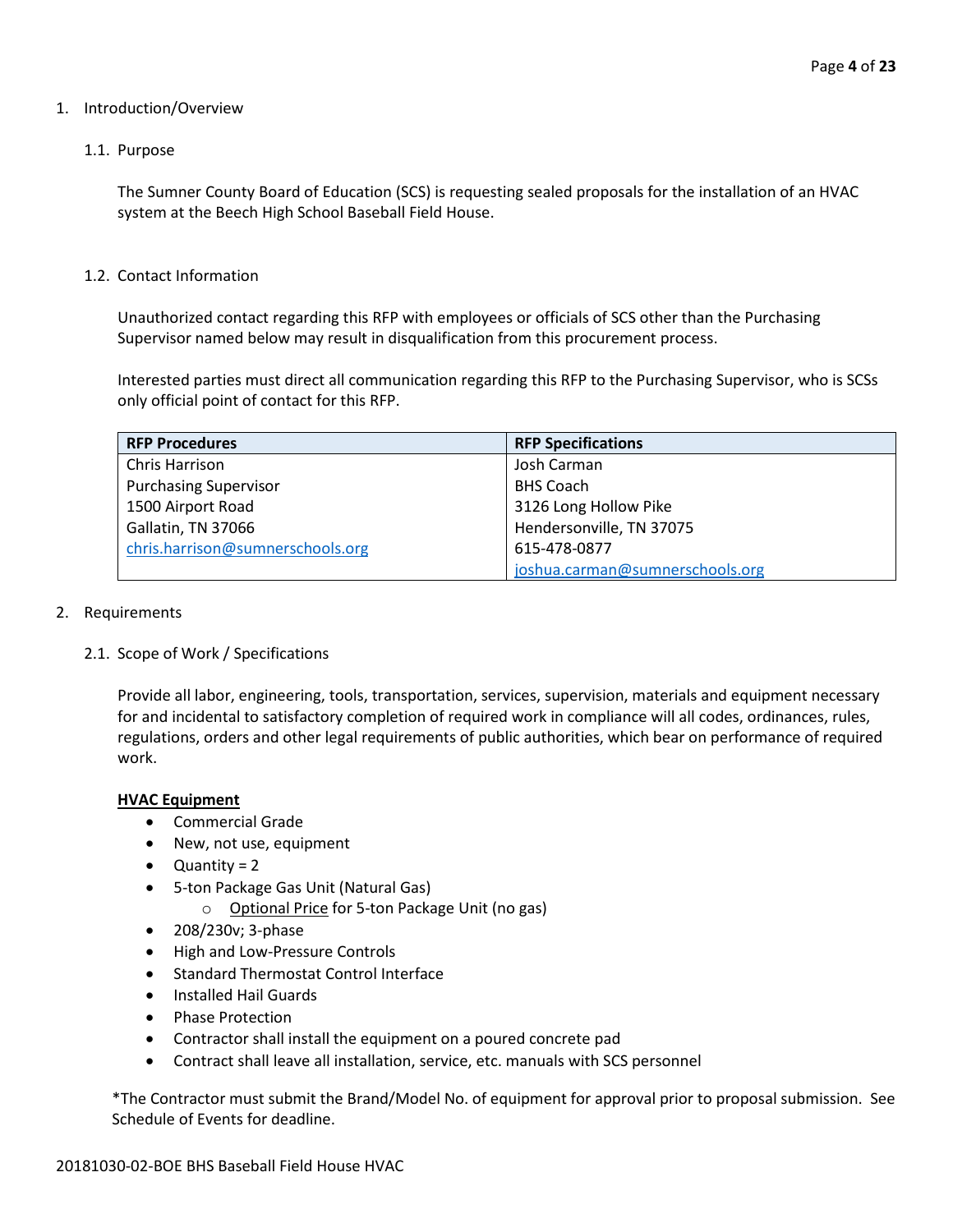#### **Exterior Duct Work**

• Duct work to run on exterior of building to just under peak before building penetration

#### **Interior Duct Work**

- Fabric Duct Sock with support cabling and bracing
	- o Color to be selected after bid award
- Quantity = 2
- 35ft. long
- Sized for 2000 CFM air flow

#### **Installation**

- The Contractor shall complete all installation of HVAC Equipment, Duct Work and any other items necessary to make the working installation complete. SCS shall not provide any materials, equipment or personnel to assist with the installation.
- The Contractor shall furnish all incidental materials necessary for a complete installation.
- The Contractor shall demonstrate an operational and functional working system upon project completion.

#### **Site Visit**

• The Contractor must visit the jobsite for assessment. All site visits must be coordinated thru Bruce Atkins, SCS HVAC Supervisor. The Contractor must check in with the front office prior to proceeding to the softball fieldhouse. SCS utilizes the LobbyGuard visitor management system. ANY visitor not cleared by the LobbyGuard system will be required to leave the property. NO EXCEPTIONS.

| Jobsite Location:<br>$\bullet$ | Beech High School        |
|--------------------------------|--------------------------|
|                                | 3126 Long Hollow Pike    |
|                                | Hendersonville, TN 37075 |

#### 2.2. Standard Contractor Obligations

- 2.2.1.1. Shall provide and obtain all necessary materials, equipment and labor to perform all items listed in the Scope of Work.
- 2.2.1.2. Shall obtain all necessary permits and schedule all necessary inspections with Local, County, etc. agencies as required by law.
- 2.2.1.3. Shall strictly adhere to all specifications, engineered drawings and any other form of documentation related to the completion of the Scope of Work. SCS reserves the right to withhold partial or all payment until the work is completed to the specifications and satisfaction of SCS. Any work not completed to specifications will be the Contractor's sole responsibility and expense to redo.
- 2.2.1.4. Shall dispose of all generated waste materials in compliance with all Local, State and Federal guidelines, regulations and requirements.
- 2.2.1.5. Shall have property trained and experienced staff to facilitate the services specified in the Scope of Work. If applicable, the Contractor shall provide documentation that staff has received the manufacturers' certification to complete the services specified in the Scope of Work.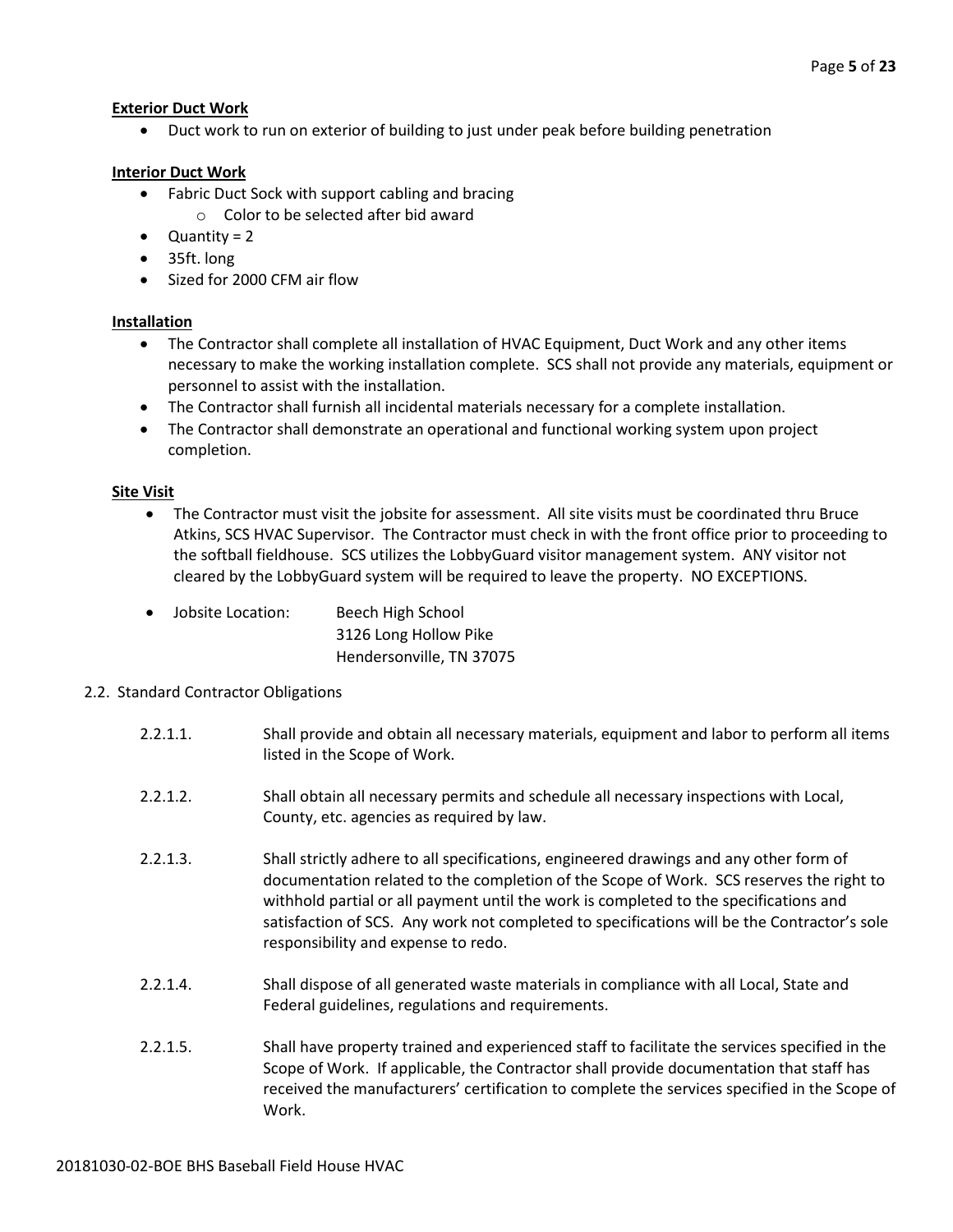- 3. Source Selection and Contract Award
	- Award(s), if made, will be made to the Responsive and Responsible proposer(s) whose proposal is most advantageous to SCS, taking into consideration price and the other evaluation criteria set forth in the RFP.
		- o General Criteria to be determined "Responsive"
			- Does the proposal include all required information, included completed attachment forms and affidavits?
			- Was the proposal delivered on or before the stated deadline? Did it include the required number of copies (hard & electronic)?
		- o General Criteria to be determined "Responsible"
			- Does the Proposer demonstrate an understanding of SCSs needs and proposed approach to the project?
			- **Does the Proposer possess the ability, capacity, skill and financial resources to provide the** service?
			- Can the Proposer take upon itself the responsibilities set forth in the RFP and produce the required outcomes in a timely fashion?
			- **Does the Proposer have the character, integrity, reputation, judgement, experience and** efficiency required for the project?
	- SCS reserves the right to enter into discussions with Proposers which have submitted proposals determined to be reasonably like of being considered for selection to assure a full understanding of and responsiveness to the RFP requirements. Every effort shall be afforded to assure fair and equal treatment with respect to the opportunity for discussion and/or revision of their respective proposals. Revisions may be permitted after the submission and prior to the award for the purpose of obtaining the best offers.
	- SCS reserves the right to negotiate price and contract terms and conditions with the most qualified proposer(s) to provide the requested service. If a mutually beneficial agreement with the lowest responsive and responsible Proposer is not reached, SCS reserves the right to enter into contract negotiations with the next lowest Proposer and continue this process until an agreement is reached.
	- Upon mutual agreement by both parties, SCS shall grant the right to extend the terms, conditions and prices of contract(s) awarded from this RFP to other Institutions (such as State, Local and/or Public Agencies) who express an interest in participating in any contract that results from this RFP. Each of the "piggyback" Institutions will issue their own purchasing documents for purchase of the goods/services. Proposer agrees that SCS shall bear no responsibility or liability for any agreements between Proposer and the other Institution(s) who desire to exercise this option.
- 4. Schedule of Events

| <b>RFP Issued</b>                  | October 11, 2018                         |
|------------------------------------|------------------------------------------|
| <b>Equipment Approval Deadline</b> | October 23, 2018                         |
| <b>Questions DEADLINE</b>          | October 23, 2018                         |
| <b>RFP Submission DEADLINE</b>     | October 30, 2018 @ 10:30 a.m. Local Time |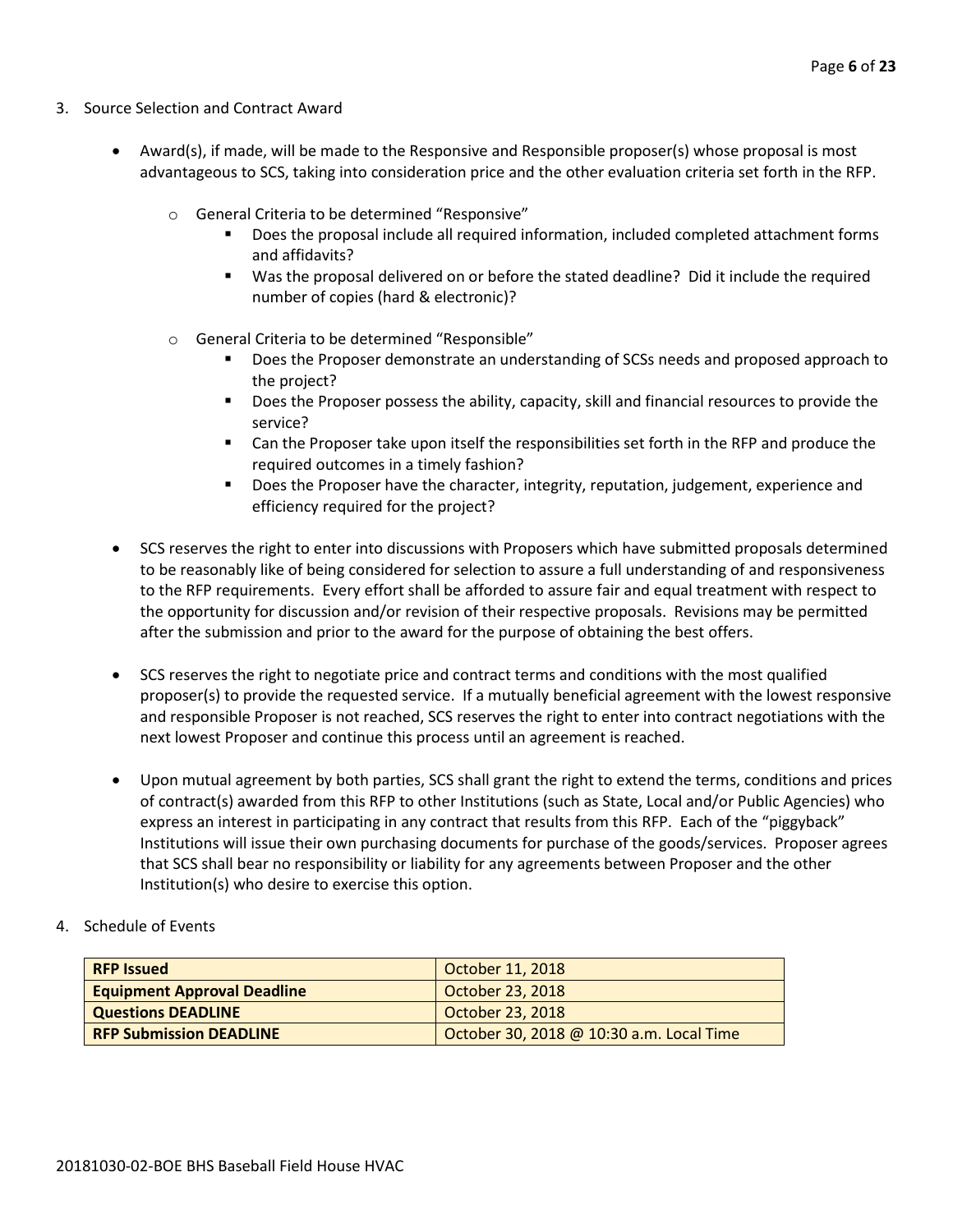#### 5. Instructions for Proposal

#### 5.1. Required Forms

- Proposer must complete and submit the Attachments in Section 6. Attachments may be omitted depending on the RFP requirements. Refer to the Table of Contents for omitted Attachments.
- Evidence of a valid State of Tennessee Business License and/or Sumner County Business License.
- For all vendors with annual purchases in excess of \$50,000; a Sumner County Business License must be on file with the SCS Finance Department. Evidence of the license must be provided within ten (10) working days following notification of award; otherwise, SCS may rescind its acceptance of the Proposer's proposal.
- Copy of State of Tennessee License (if applicable) in respective field.
- If applicable, the Proposer must include a copy of the contract(s) the Proposer will submit to be signed.

#### 5.2. New Vendors

- To comply with Internal Revenue Service requirements, all vendors who perform any type of service are required to have a current IRS Form W-9 on file with the SCS Finance Department. It is a mandatory requirement to complete the IRS Form W-9 (Attachment 6.9) included in this RFP.
- To comply with the Tennessee Lawful Employment Act (50-1-702 and 50-1-703), non-employees (individuals paid directly by the employer in exchange for the individual's labor or services) must have on file one (1) of the following documents:
	- o A valid Tennessee driver's license or photo identification;
	- $\circ$  A valid driver's license or photo identification from another state where the license requirements are at least as strict as those in Tennessee;
	- o A birth certificate issued by a U.S. state, jurisdiction or territory;
	- o A U.S. government issued certified birth certificate;
	- o A valid, unexpired U.S. passport;
	- o A U.S. certificate of birth abroad (DS-1350 or FS-545)
	- o A report of birth abroad of a U.S. citizen (FS-240);
	- o A certificate of citizenship (N560 or N561);
	- o A certificate of naturalization (N550, N570 or N578);
	- o A U.S citizen identification card (I-197 or I-179); or
	- $\circ$  Valid alien registration documentation or other proof of current immigration registration recognized by the United States Department of Homeland Security that contains the individual's complete legal name and current alien admission number or alien file number (or numbers if the individual has more than one number).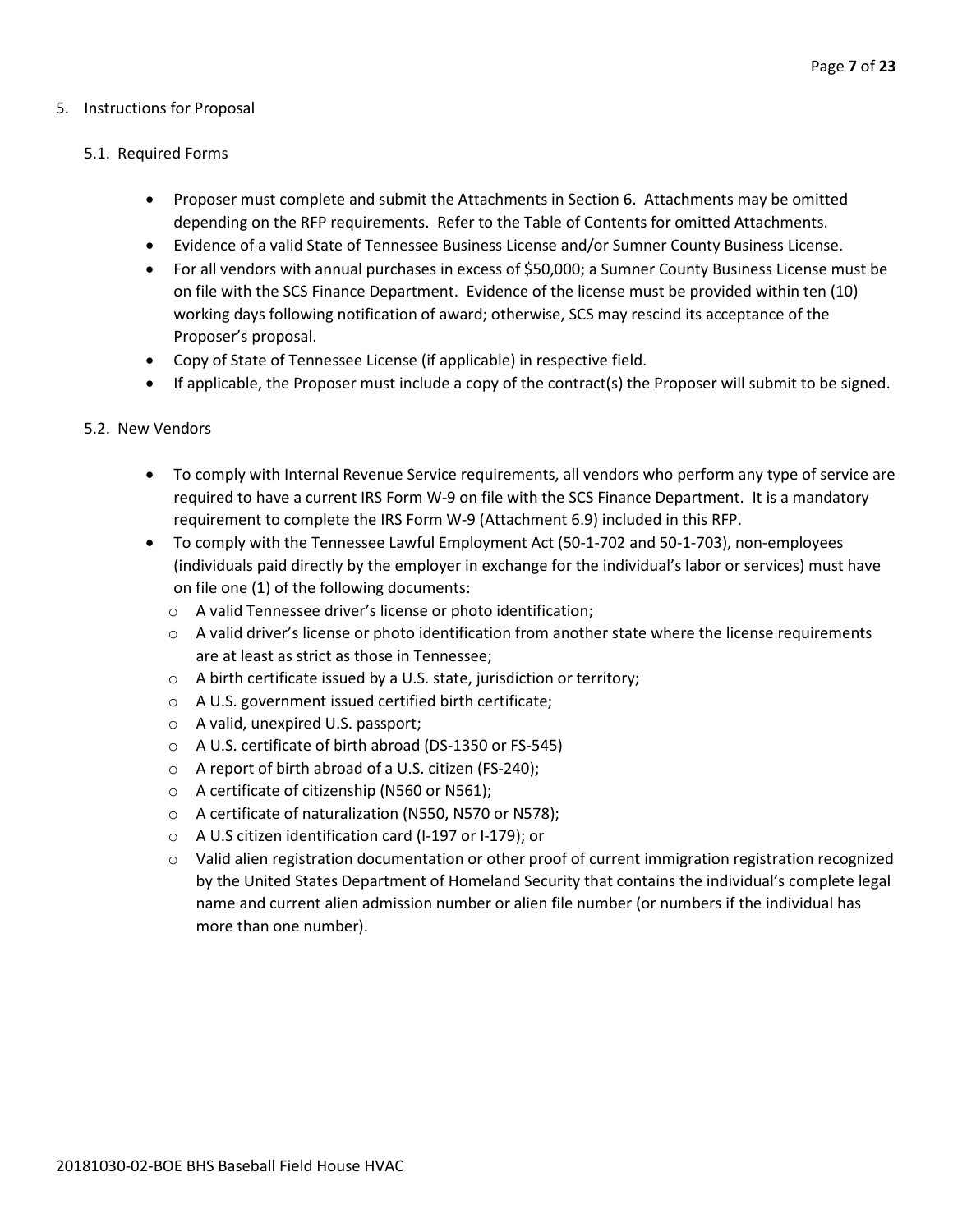#### 5.3. Acknowledgement of Insurance Requirements

By submitting a proposal, Proposer acknowledges that it has read and understands the insurance requirements for the proposal. The Proposer who may have employees, contractors, subcontractors or agents working on SCS properties shall carry current certificates for general and professional liability insurance and for workers' compensation as indicated below. The owner or Principal of each Proposer must also be insured by workers' compensation if they perform any of the services on SCS properties. There will be no exceptions to the insurance requirement. Proposer also understands that the evidence of required insurance must be submitted within fifteen (15) working days following notification of its offer being accepted; otherwise, SCS may rescind its acceptance of the Proposers proposal.

#### • **General Liability**

| <b>General Aggregate</b> | \$2,000,000 |
|--------------------------|-------------|
| <b>Each Occurrence</b>   | \$1,000,000 |

#### • **Workers Compensation**

| <b>Workers Compensation</b> | <b>Tennessee Statutory Limits</b> |
|-----------------------------|-----------------------------------|
| <b>Employer's Liability</b> | 5500,000                          |

#### 5.4. Clarification and Interpretation of RFP

The words "must" and "shall" in the RFP indicate mandatory requirements. Taking exception to any mandatory requirement shall be considered grounds for rejection. There are other requirements that SCS considers important but not mandatory. It is important to respond in a concise manner to each section and submit an itemized list of all exceptions.

#### 5.5. Proposal Package

The package containing the proposal must be sealed and clearly marked on the outside of the package: **"20181030-02-BOE Beech High Baseball Field House HVAC" DO NOT OPEN**

All sealed proposals packages must include all of the following. Any sealed proposals are subject to rejection as non-conforming if any applicable item is not included.

- One (1) Complete Original
- Two (2) additional copies of the Original
- One (1) electronic format (CD/USB Drive)
- Original Signature on Original Proposal. NO copied or digital signatures.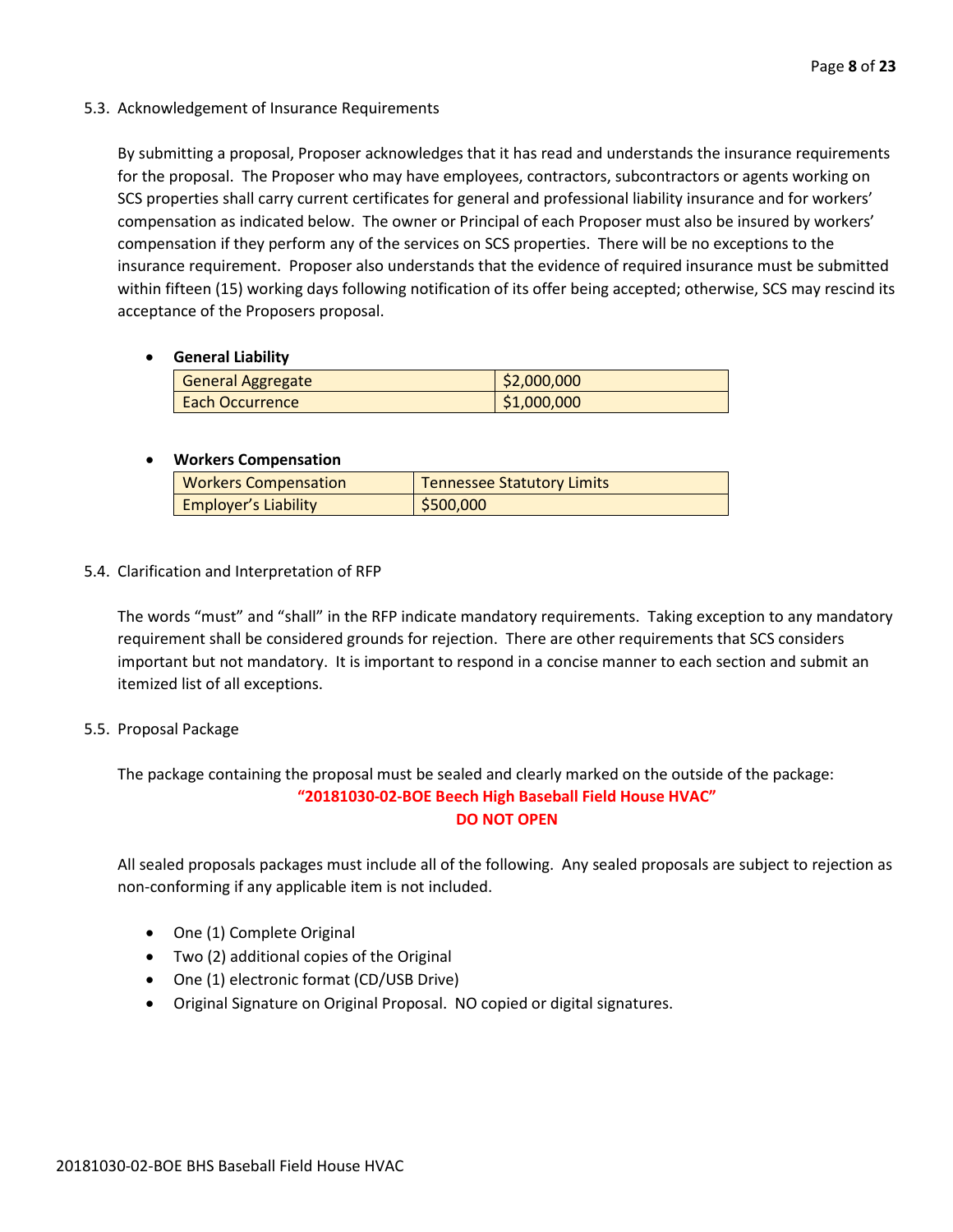The outside of the proposal package must be labeled as follows (if applicable):

- 1. Name of Company and Principal Owner, Business License Number, Expiration Date and License Classification.
- 2. In addition to Item 1, the same is applicable to masonry contractors if the work performed is > \$100,000.
- 3. In addition to Item 1, the same is applicable to HVAC, electrical, plumbing or A/C contractors if the work performed is > \$25,000.
- 4. In addition to Item 1, the same is applicable plus the Department of Environment & Conservation License Number and Classification, applicable to geothermal contractors if the work performed is > \$25,000.
- 5. If the prime contractor performs the masonry portion of the project or any of the above listed contractor skill sets and the work performed is > \$100,000; it must be so designated.
- 6. Only one (1) contractor in each classification listed shall be written on the bid envelope.

#### 5.6. Delivery of Proposals

Sealed proposals will be accepted until **October 30, 2018 @ 10:30 a.m. Local Time**. Proposals received after that time will be deemed invalid. Vendors mailing proposal packages must allow sufficient time to ensure receipt of their package by the time specified. There will be no exceptions. Proposals will be opened and read aloud. The reading of the bids will begin at **10:30 a.m. Local Time**.

Due to the nature of deliveries to the SCS Support Services Facility by carriers such as UPS, FedEx and such like; the proposal package will be accepted if the date and time on the delivery confirmation are indicated to be on or before the Proposal Deadline.

| Delivery Address: | Sumner County Board of Education |
|-------------------|----------------------------------|
|                   | Attn: Purchasing Supervisor      |
|                   | 1500 Airport Road                |
|                   | Gallatin, TN 37066               |

#### 5.7. Evaluation of Proposals

The SCS Purchasing Supervisor will first examine the proposals to reject those that are clearly non-responsive to the stated requirements. Proposers who are determined to be non-responsive and/or non-responsible will be notified of this determination.

The evaluation process will include the following factors:

- Company Experience and Qualifications
	- o The nature and scope of the Proposers business.
	- $\circ$  The number of years the Proposer has been licensed to do business.
	- $\circ$  The number of years the Proposer has been providing the requested services.
	- o How many similarly sized or larger K-12 clients have you contract with?
- Compensation/Price Data
	- o Address all costs associated with performance of the contracted services.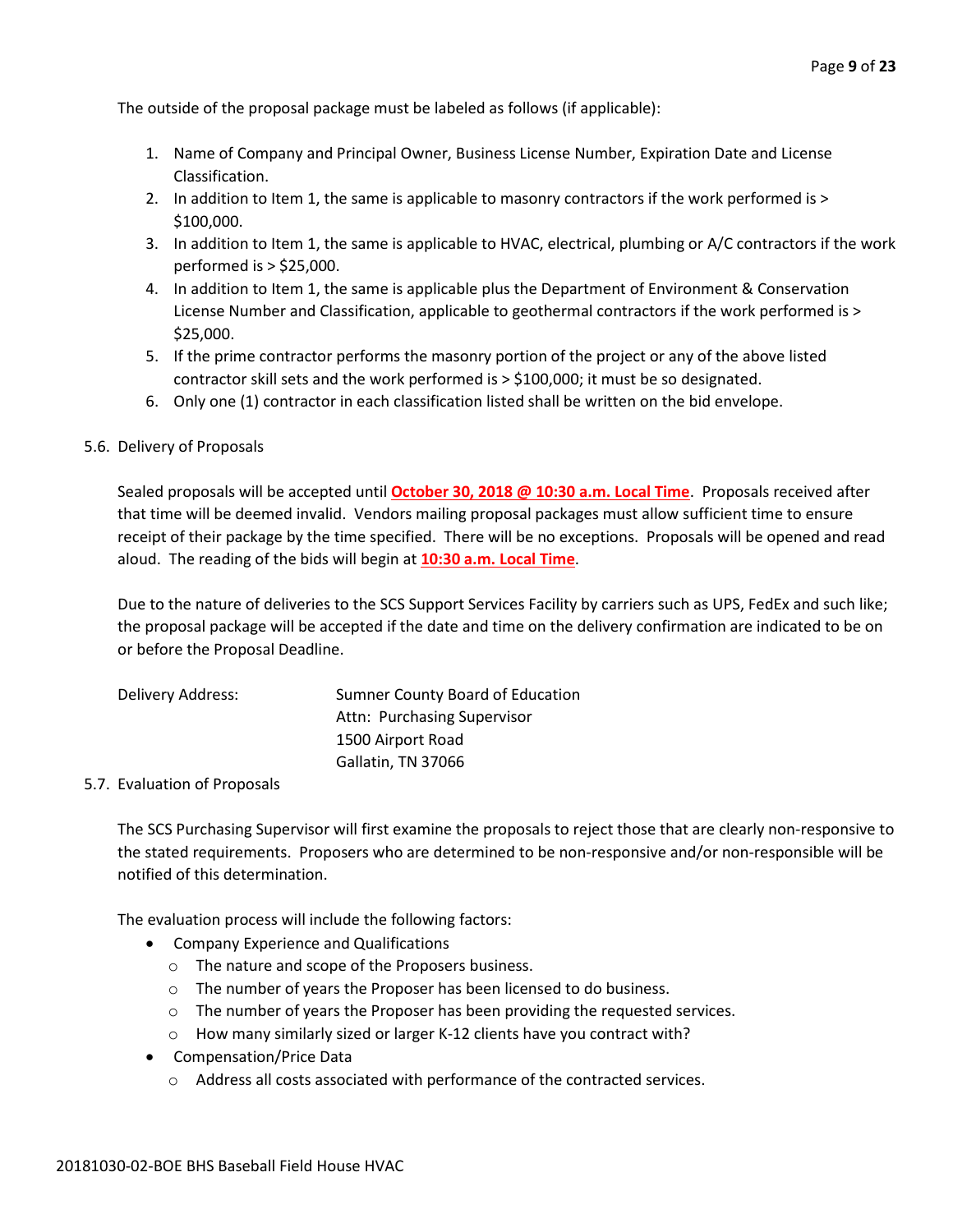- Past Performance and References
	- o Provided a minimum of three (3) client references for similar projects in size and scope successfully completed by Proposer within the last three (3) years. Attachment 6.3.
	- $\circ$  SCS may also consider other sources of pertinent past performance information, including the districts own experience with the Proposer.
- 5.8. Request for Clarification of Proposals

Requests for clarification of proposals shall be distributed by the Purchasing Supervisor in writing (or email).

#### 5.9. Protests

In the event that any interested party finds any part of the listed specifications, terms or conditions to be discrepant, incomplete or otherwise questionable in any respect; it shall be the responsibility of the concerned party to notify the SCS Purchasing Office of such matters immediately upon receipt of the RFP. All notifications must be sent to the Purchasing Supervisor via email at [purchasing@sumnerschools.org.](mailto:purchasing@sumnerschools.org)

Any actual or prospective Proposer who is aggrieved in connection with the RFP or award of a contract may protest to the Purchasing Supervisor and/or the Sumner County Board of Education at its regularly scheduled meeting.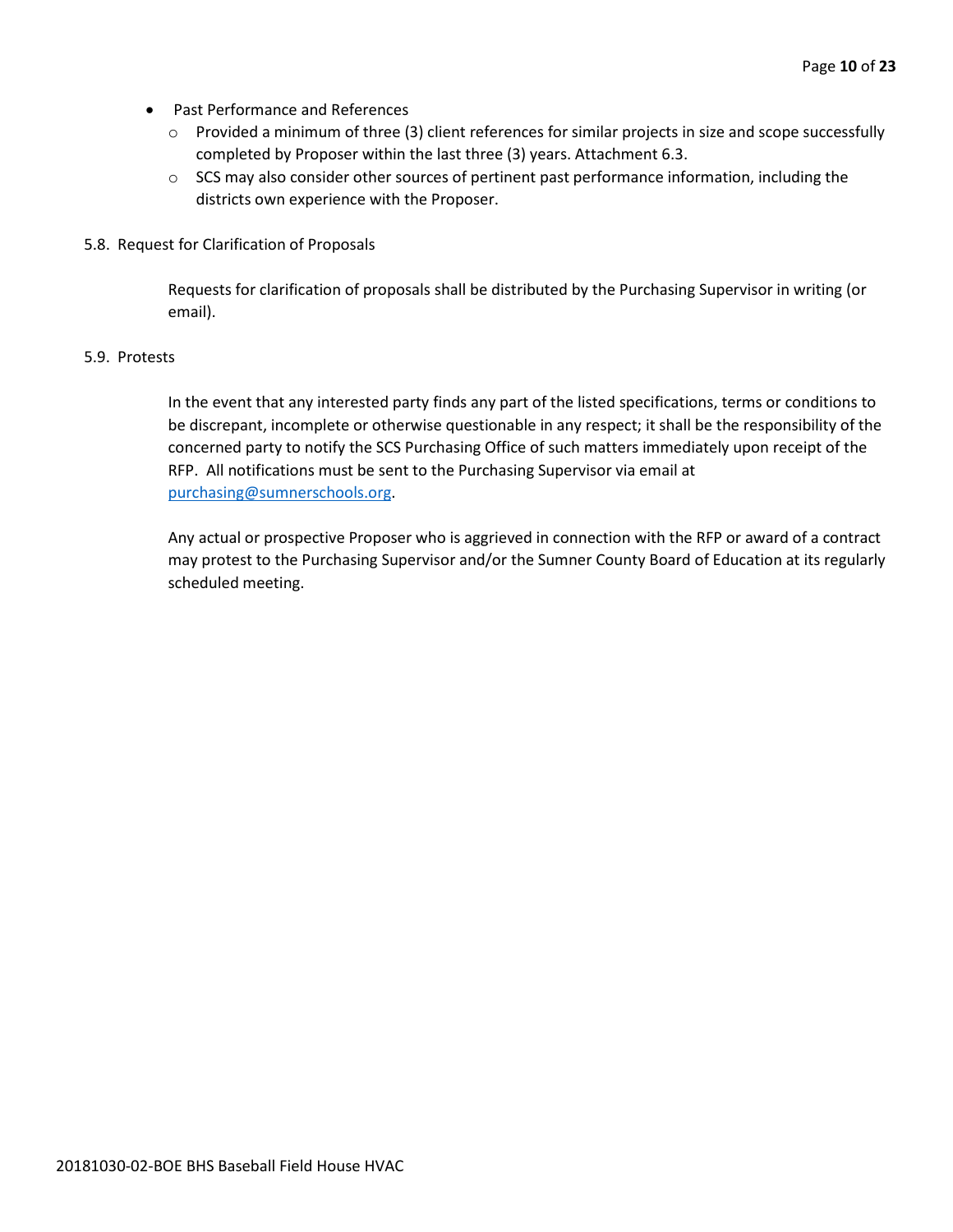#### **ATTACHMENT 6.1 - Contact Information**

| <b>Company Legal Name:</b>                 | <u> 1989 - Johann John Stoff, deutscher Stoffen und der Stoffen und der Stoffen und der Stoffen und der Stoffen u</u> |
|--------------------------------------------|-----------------------------------------------------------------------------------------------------------------------|
| <b>Company Official Address:</b>           |                                                                                                                       |
|                                            |                                                                                                                       |
| Company Web Site (URL):                    |                                                                                                                       |
| Contact Person for project administration: |                                                                                                                       |
|                                            |                                                                                                                       |
|                                            |                                                                                                                       |
|                                            |                                                                                                                       |
|                                            |                                                                                                                       |
|                                            | (office)                                                                                                              |
|                                            | (mobile)                                                                                                              |
|                                            | Email Address: 2008. 2009. 2009. 2009. 2010. 2010. 2010. 2010. 2010. 2010. 2010. 2010. 2010. 2010. 2010. 2010         |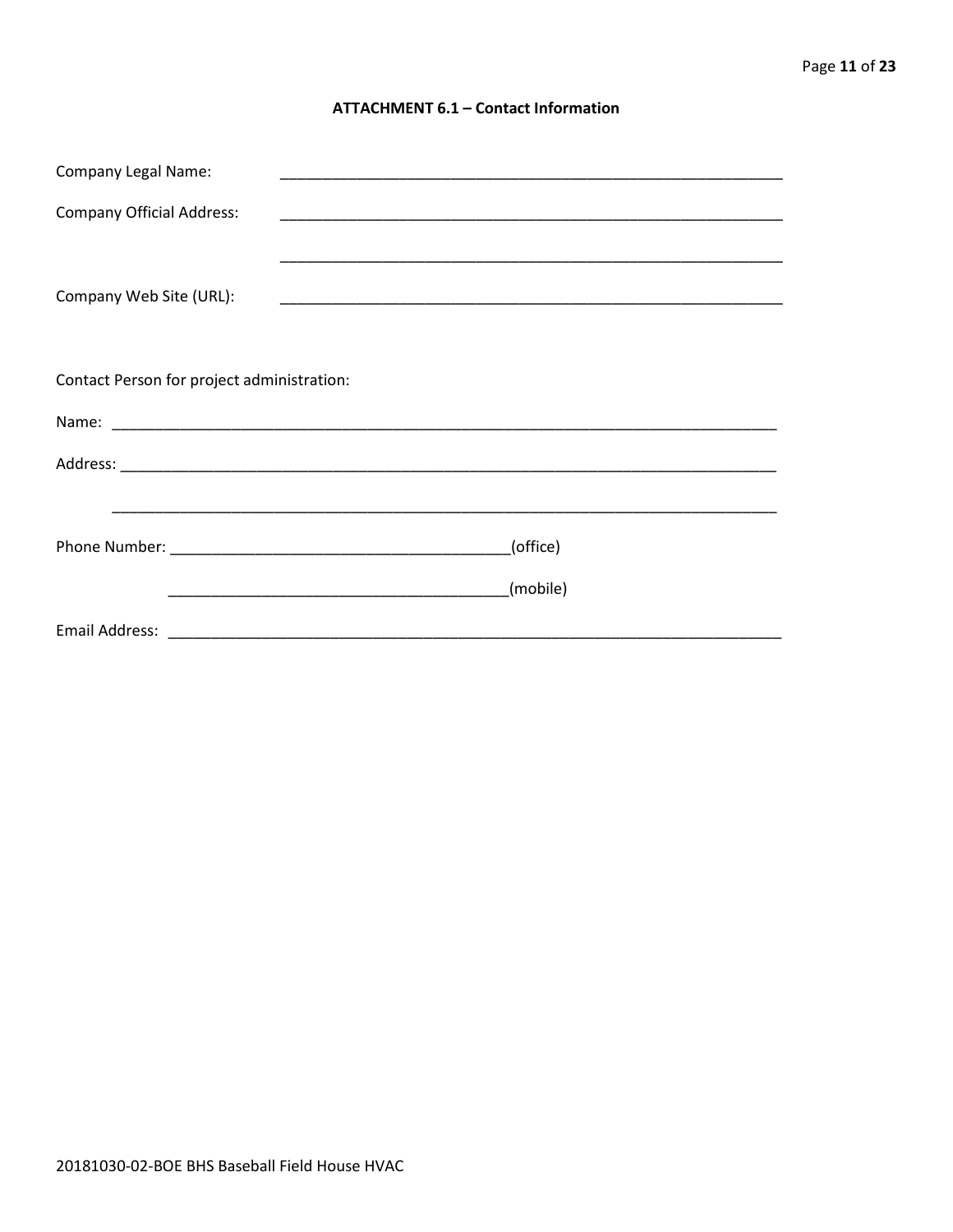

Attn: Purchasing Supervisor 1500 Airport Road Gallatin, TN 37066

#### **ATTACHMENT 6.2 – Bid Form/Certification 20181030-02-BOE Beech High Baseball Field House HVAC**

| Date |                                     |
|------|-------------------------------------|
|      | a duly authorized representative of |
|      | hereby submit our bid for 20181030- |

**02-BOE Beech High Baseball Field House HVAC** in accordance with the specifications and instructions set forth in these

bid documents.

| <b>Project Cost</b>     |  |
|-------------------------|--|
| <b>Optional Pricing</b> |  |

| (street) | (city, state, zip) |
|----------|--------------------|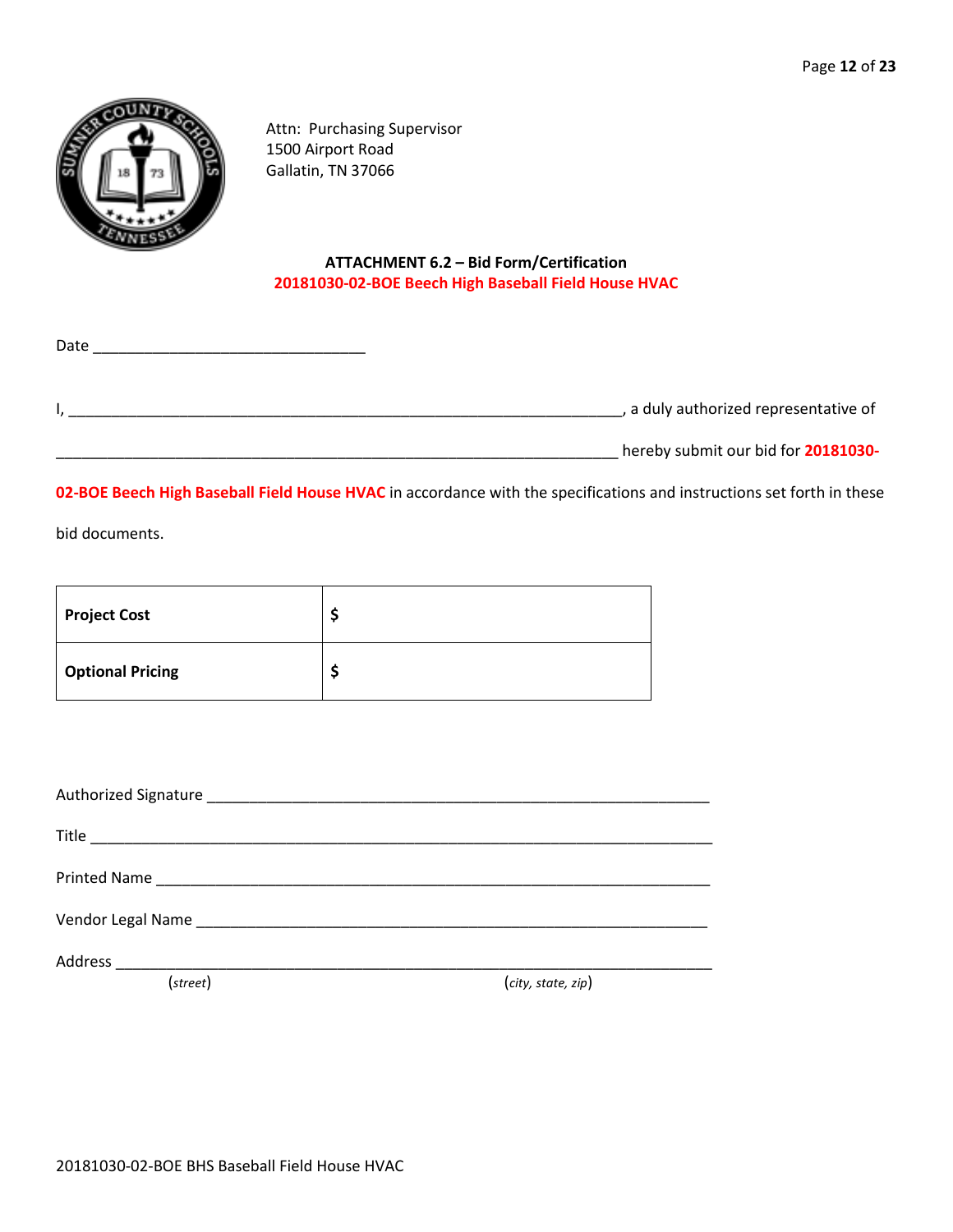| <b>ATTACHMENT 6.3 - References</b> |  |  |
|------------------------------------|--|--|
|------------------------------------|--|--|

\*Proposers may copy this page and submit additional references.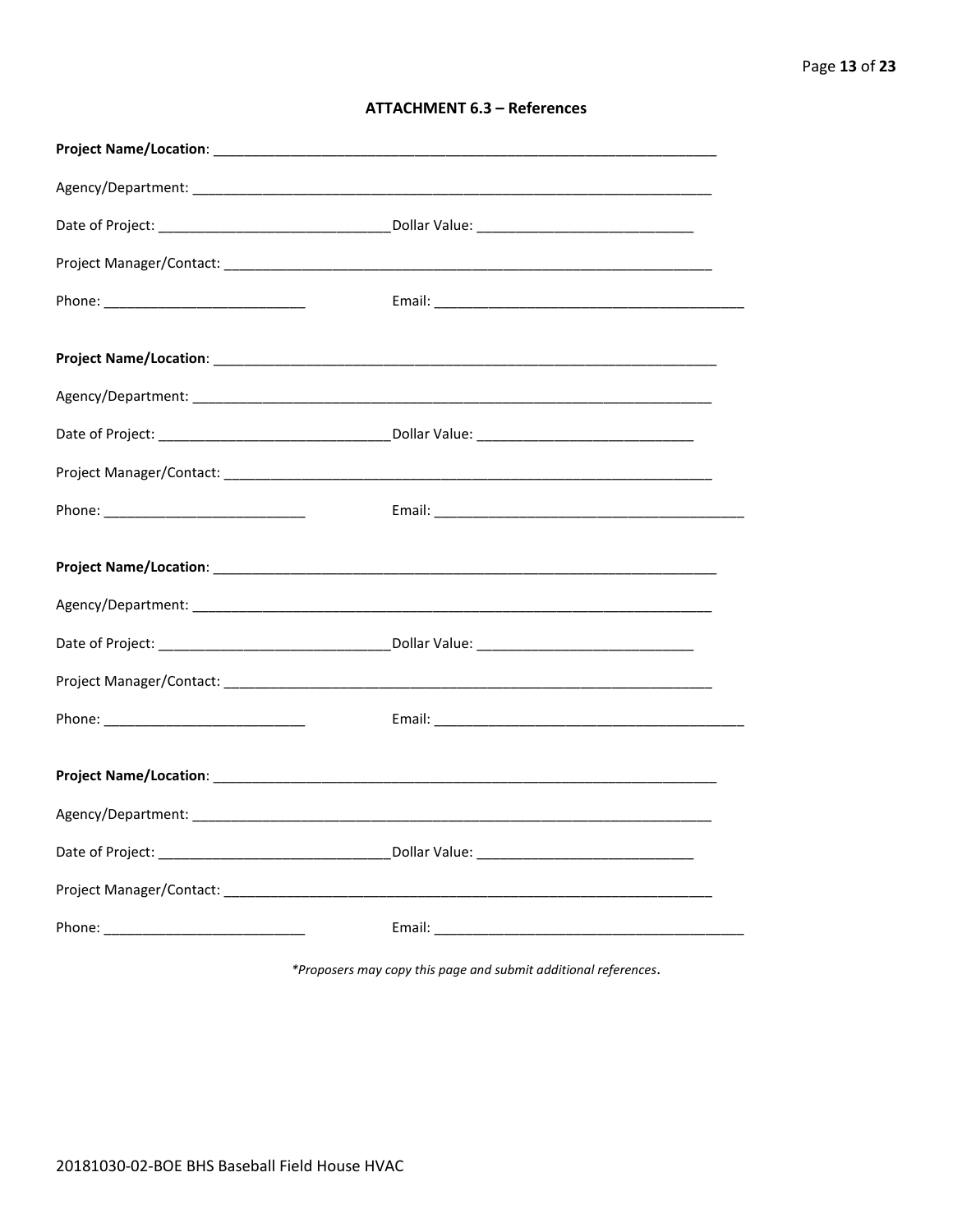#### **ATTACHMENT 6.4 – Certification Regarding Debarment or Suspension**

The prospective participant certifies, to the best of its knowledge and belief, that it and its principals:

- Are not presently debarred, suspended, proposed for debarment, declared ineligible or voluntarily excluded from participation in transactions under federal non-procurement programs by any federal department or agency;
- Have not, within the three-year period preceding the proposal, had one or more public transactions (federal, state or local) terminated for cause or default; and
- Are not presently indicated or otherwise criminally or civilly charged by a government entity (federal, state or local) and have not, within the three-year period preceding the bid, been convicted or had a civil judgement rendered against it:
	- $\circ$  For the commission of fraud or a criminal offense in connection with obtaining, attempting to obtain or performing a public transaction (federal, state or local) or a procurement contract under such a public transaction;
	- $\circ$  For the violation of federal or state antitrust statutes, including those proscribing price fixing between competitors, the allocation of customers between competitors, or bid rigging; or
	- $\circ$  For the commission of embezzlement, theft, forgery, bribery, falsification or destruction of records, making false statements, or receiving stolen property.

\_\_\_\_\_\_\_\_\_\_\_\_\_\_\_\_\_\_\_\_\_\_\_\_\_\_\_\_\_\_\_\_\_\_\_\_\_\_\_\_\_\_\_\_\_\_\_\_\_\_\_\_

I understand that a false statement on this certification may be grounds for the rejection of this proposal or the termination of the award. In addition, under 18 U.S.C. 1001, a false statement may result in a fine of up to \$10,000 or imprisonment for up to five years, or both.

Name of Participating Agency: \_\_\_\_\_\_\_\_\_\_\_\_\_\_\_\_\_\_\_\_\_\_\_\_\_\_\_\_\_\_\_\_\_\_\_\_\_\_\_\_\_\_\_\_\_\_\_\_\_\_\_\_\_\_\_\_\_\_\_\_

Name and Title of Authorized Representative: \_\_\_\_\_\_\_\_\_\_\_\_\_\_\_\_\_\_\_\_\_\_\_\_\_\_\_\_\_\_\_\_\_\_\_\_\_\_\_\_\_\_\_\_\_\_\_

Signature of Authorized Representative: \_\_\_\_\_\_\_\_\_\_\_\_\_\_\_\_\_\_\_\_\_\_\_\_\_\_\_\_\_\_\_\_\_\_\_\_\_\_\_\_\_\_\_\_\_\_\_\_\_\_\_\_

Date: \_\_\_\_\_\_\_\_\_\_\_\_\_\_\_\_\_\_\_\_\_\_\_\_\_\_\_\_

\_\_\_\_ I am unable to certify to the above statement. Attached is my explanation.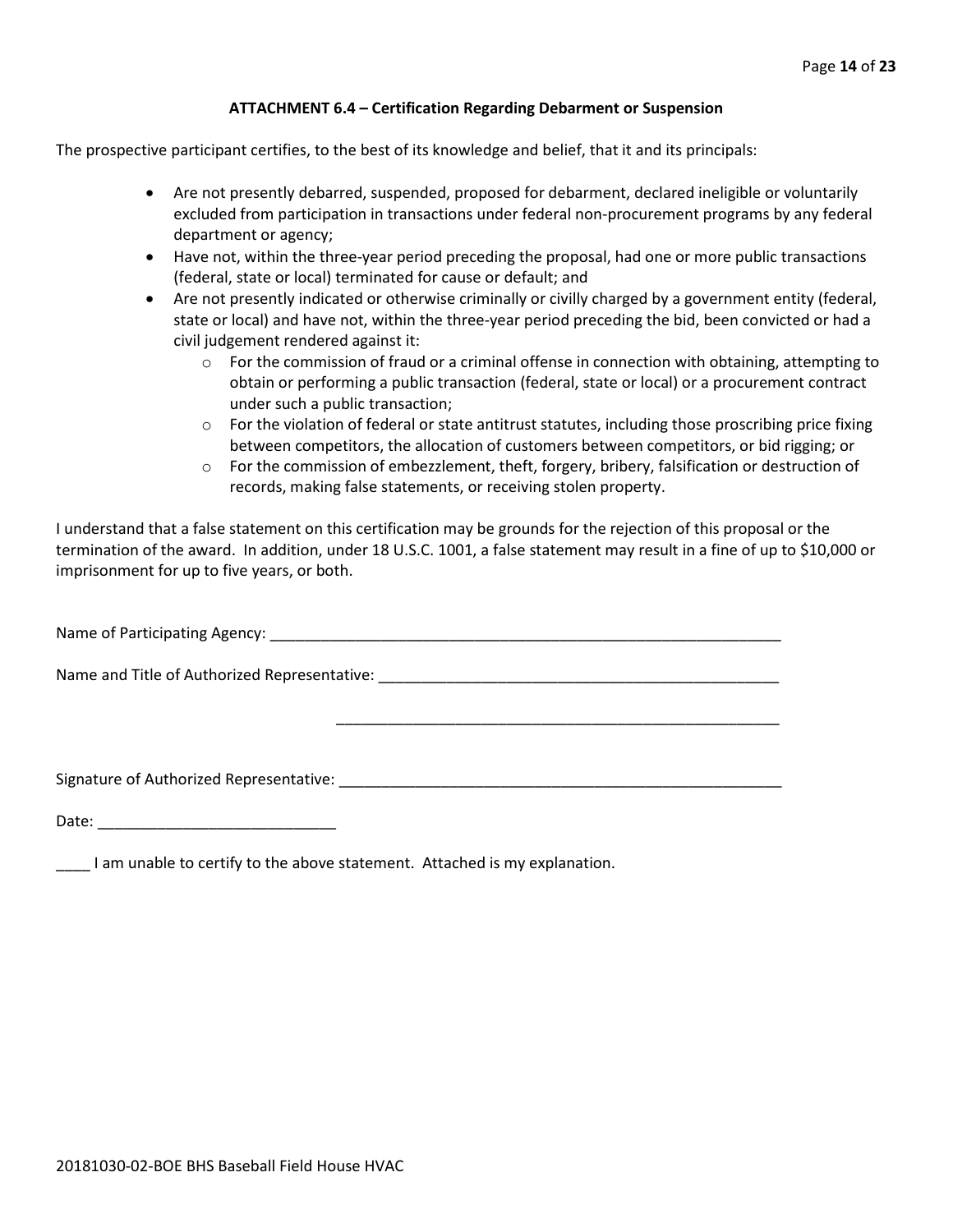#### **ATTACHMENT 6.5 – Condition of Submitting Proposal**

The undersigned Proposer has carefully examined all instructions, requirements, specifications, terms and conditions of the RFP and certifies:

- It is a reputable company regularly engaged in providing goods and/or services necessary to meet the requirements, specifications, terms and conditions of the RFP.
- All statements, information and representations prepared and submitted in response to the RFP are current, complete, true and accurate. Proposer acknowledges that the Sumner County Board of Education (SCS) will rely on such statements, information and representations in selecting the successful proposer(s).
- That the prices quoted shall be SCSs pricing for the products and/or service.
- It shall be bound by all statements, representations, warranties and guarantees made in its proposal.
- Proposer acknowledges that the contract may be canceled if any conflict of interest or appearance of a conflict of interest is discovered by SCS, in its sole discretion.
- All purchase orders must be duly authorized and executed by SCS and subject to the terms and conditions of the RFP.

By checking this box, Proposer agrees that SCS reserves the right to extend the terms, conditions, and prices of this contract to other Institutions (such as State, Local and/or Public Agencies) who express an interest in participating in any contract that results from this RFP. Each of the piggyback Institutions will issue their own purchasing documents for the goods/services. Proposer agrees that SCS shall bear no responsibility or liability for any agreements between Proposer and the other Institution(s) who desire to exercise this option.

| ADDRESS: | <u> 1990 - Johann John Stone, markin film yn y brening yn y brening yn y brening yn y brening yn y brening yn y b</u> |          |  |
|----------|-----------------------------------------------------------------------------------------------------------------------|----------|--|
|          |                                                                                                                       |          |  |
| PHONE:   |                                                                                                                       | (office) |  |
|          |                                                                                                                       | (mobile) |  |
| EMAIL:   |                                                                                                                       |          |  |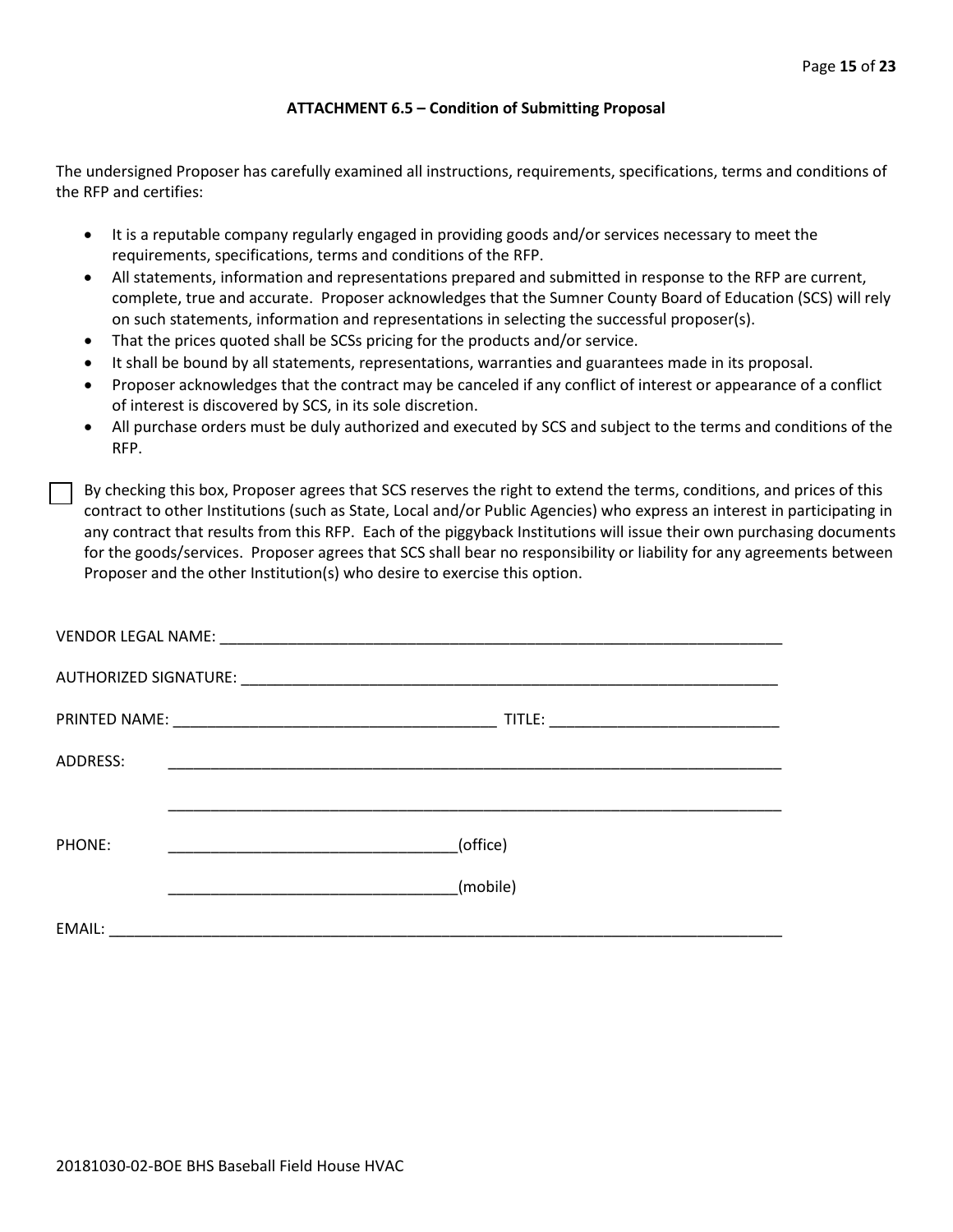#### **ATTACHMENT 6.6 – Statement of Non-Collusion**

The undersigned affirms that they are duly authorized to execute this contract, that this company, corporation, firm, partnership or individual has not prepared this proposal in collusion with any other respondent, and that the contents of this proposal as to prices, terms or conditions of said proposal have not been communicated by the undersigned nor by any employee or agent to any other person engaged in this type of business prior to the official opening of this proposal.

| Address: |          |
|----------|----------|
|          | (office) |
|          | (mobile) |
|          |          |
|          |          |
|          |          |
|          |          |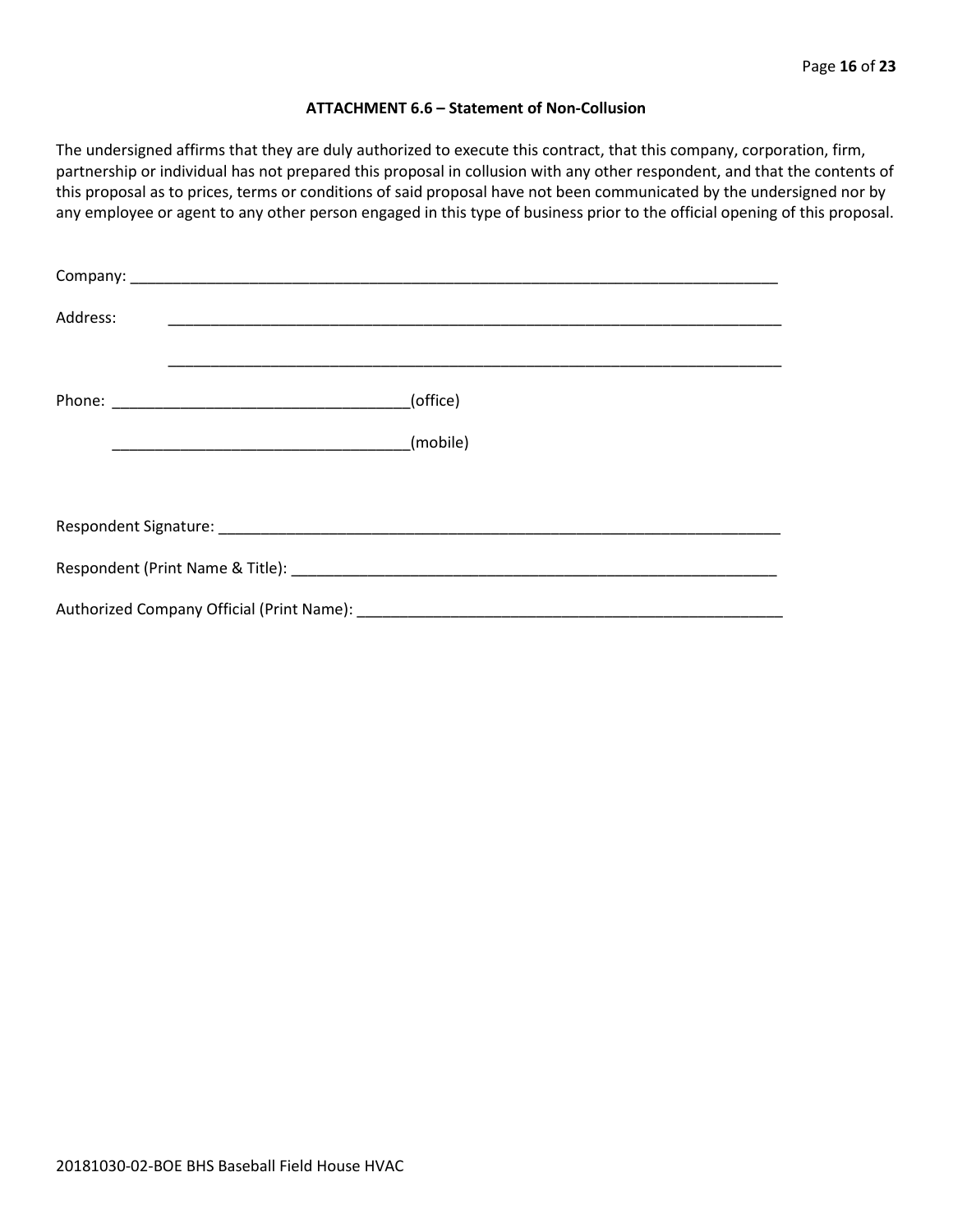#### **ATTACHMENT 6.7 – Attestation Re Personnel**

### **ATTESTATION RE PERSONNEL USED IN CONTRACT PERFORMANCE**

| CONTRACTOR LEGAL ENTITY NAME:                                          |  |
|------------------------------------------------------------------------|--|
| FEDERAL EMPLOYER IDENTIFICATION NUMBER:<br>(or Social Security Number) |  |

**The Contractor, identified above, does hereby attest, certify, warrant and assure that the Contractor shall not knowingly utilize the services of an illegal immigrant in the performance of this Contract and shall not knowingly utilize the services of any subcontractor who will utilize the services of an illegal immigrant in the performance of this Contract, T.C.A. § 12-3-309.**

SIGNATURE & DATE:

*NOTICE: This attestation MUST be signed by an individual empowered to contractually bind the Contractor.*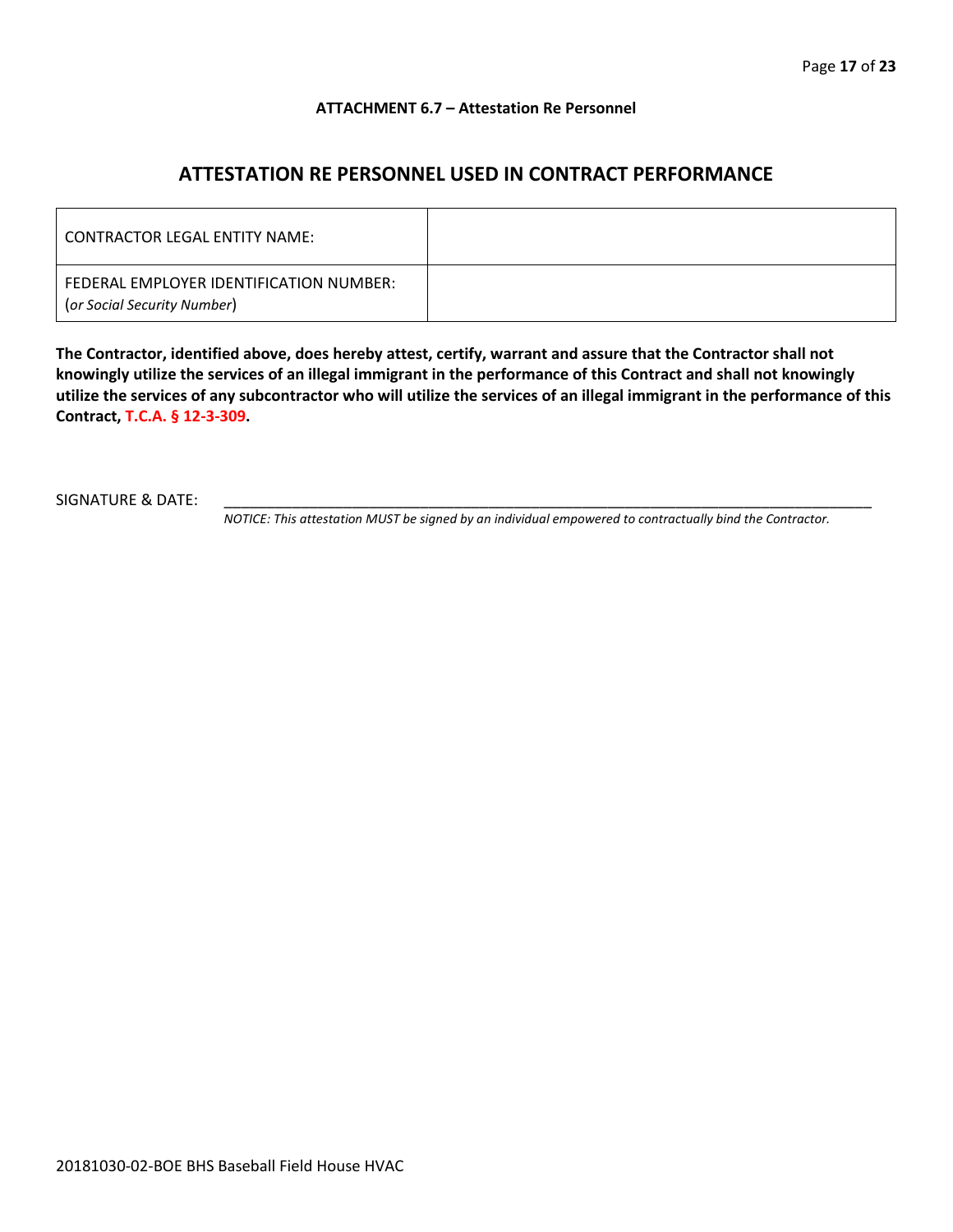#### **ATTACHMENT 6.8 – Drug Free Workplace Affidavit**

The Sumner County Board of Education is committed to maintaining a safe and productive work environment for its employees and to providing high quality service to its citizens. The goal of this policy is for Sumner County Board of Education employees and contractors to remain, or become and remain, drug-free. Abuse and dependency on alcohol and/or drugs can seriously affect the health of employees, contractors and citizens, jeopardize personal safety, impact the safety of others and impair job performance.

**STATE OF** \_\_\_\_\_\_\_\_\_\_\_\_\_\_\_\_\_\_\_\_\_\_\_\_\_\_\_\_\_\_\_\_\_

**COUNTY OF** \_\_\_\_\_\_\_\_\_\_\_\_\_\_\_\_\_\_\_\_\_\_\_\_\_\_\_\_\_\_\_\_\_

The undersigned, principal officer of

an employer of five (5) or more employees contracting with Sumner County Board of Education to provide goods or services, hereby states under oath as follows:

- 1. The undersigned is a principal officer of (hereinafter referred to as the "Company") and is duly authorized to execute this Affidavit on behalf of the Company.
- 2. The Company submits this Affidavit pursuant to T.C.A. § 50-9-113, which requires each employer with no less than five (5) employees receiving pay who contracts with the state and any local government to provide contracted services to submit an affidavit stating that such employer has a drug-free workplace program that complies with Title 50, Chapter 9 of the *Tennessee Code Annotated*.
- 3. The Company is in compliance with T.C.A. § 50-9-113 and all applicable Federal Laws, Rules and Regulations requiring a drug-free workplace program.

Further affiant saith not.

| <b>STATE OF</b>                                                                                                                                                                                                                                                                                                                                                                                                                    |  |           |
|------------------------------------------------------------------------------------------------------------------------------------------------------------------------------------------------------------------------------------------------------------------------------------------------------------------------------------------------------------------------------------------------------------------------------------|--|-----------|
| <b>COUNTY OF</b><br>the control of the property of the control of the control of the control of the control of                                                                                                                                                                                                                                                                                                                     |  |           |
| Before me personally appeared and the state of the state of the state of the state of the state of the state of the state of the state of the state of the state of the state of the state of the state of the state of the st<br>I am personally acquainted (or proved to me on the basis of satisfactory evidence) and who acknowledged that such<br>person executed the foregoing affidavit for the purposes therein contained. |  | with whom |
| Nitness my hand and seal at office this because of the day of the case of the control of the control of the control of the control of the control of the control of the control of the control of the control of the control o                                                                                                                                                                                                     |  |           |
| <b>Notary Public</b>                                                                                                                                                                                                                                                                                                                                                                                                               |  |           |

My commission expires: \_\_\_\_\_\_\_\_\_\_\_\_\_\_\_\_\_\_\_\_\_\_\_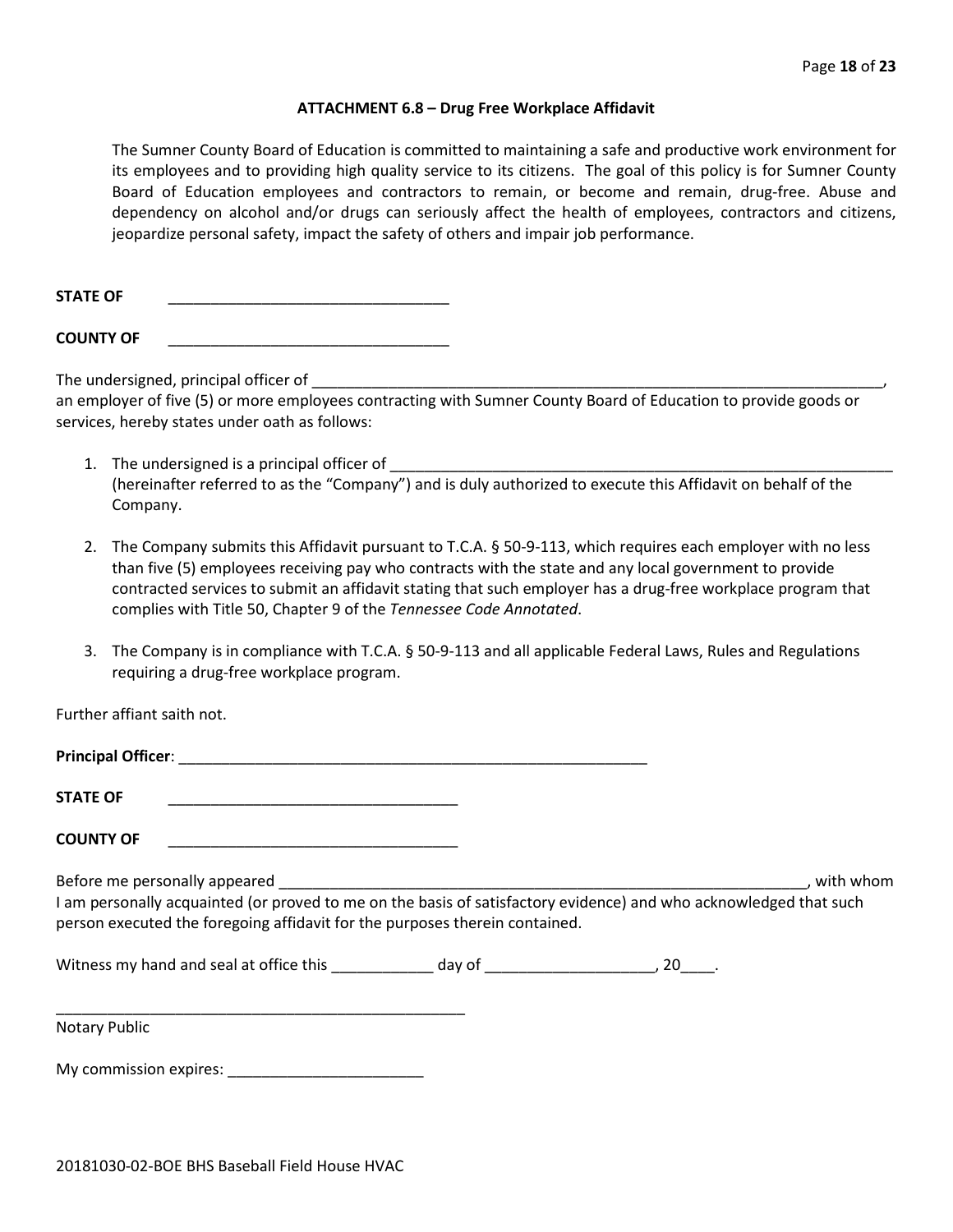#### **ATTACHMENT 6.9 – W9**

|                                                                                                                                                                                                                                                                                                                                                                                                                                                                                                                                                                                                                                                                                                                                                                                                                                                                                                                                                                                                                                                                                                                                                                                                                                                                                                                                                                                                                                                                                                                                                                                                                                                                                                                                                                                                                                                                                                                                                                                                                                                                                                                                                                                                                                                                                                                                                                                                                                                                                        | <b>Request for Taxpayer</b><br>(Rev. December 2014)<br><b>Identification Number and Certification</b><br>Department of the Treasury<br>Internal Revenue Service<br>1 Name (as shown on your income tax return). Name is required on this line; do not leave this line blank. |                                                                    |  |        |  |                                                                                                                                                                                                                              |  | Give Form to the<br>requester. Do not<br>send to the IRS. |  |  |  |  |
|----------------------------------------------------------------------------------------------------------------------------------------------------------------------------------------------------------------------------------------------------------------------------------------------------------------------------------------------------------------------------------------------------------------------------------------------------------------------------------------------------------------------------------------------------------------------------------------------------------------------------------------------------------------------------------------------------------------------------------------------------------------------------------------------------------------------------------------------------------------------------------------------------------------------------------------------------------------------------------------------------------------------------------------------------------------------------------------------------------------------------------------------------------------------------------------------------------------------------------------------------------------------------------------------------------------------------------------------------------------------------------------------------------------------------------------------------------------------------------------------------------------------------------------------------------------------------------------------------------------------------------------------------------------------------------------------------------------------------------------------------------------------------------------------------------------------------------------------------------------------------------------------------------------------------------------------------------------------------------------------------------------------------------------------------------------------------------------------------------------------------------------------------------------------------------------------------------------------------------------------------------------------------------------------------------------------------------------------------------------------------------------------------------------------------------------------------------------------------------------|------------------------------------------------------------------------------------------------------------------------------------------------------------------------------------------------------------------------------------------------------------------------------|--------------------------------------------------------------------|--|--------|--|------------------------------------------------------------------------------------------------------------------------------------------------------------------------------------------------------------------------------|--|-----------------------------------------------------------|--|--|--|--|
| 2 Business name/disregarded entity name, if different from above<br>$\sim$<br>Specific Instructions on page<br>3 Check appropriate box for federal tax classification; check only one of the following seven boxes:<br>C Corporation S Corporation Partnership<br>Individual/sole proprietor or<br>Trust/estate<br>Print or type<br>single-member LLC<br>Limited liability company. Enter the tax classification (C=C corporation, S=S corporation, P=partnership) ><br>Note. For a single-member LLC that is disregarded, do not check LLC; check the appropriate box in the line above for<br>the tax classification of the single-member owner.<br>code (if any)<br>Other (see instructions) ▶<br>5 Address (number, street, and apt. or suite no.)<br>Requester's name and address (optional)<br>6 City, state, and ZIP code<br>See<br>7 List account number(s) here (optional)                                                                                                                                                                                                                                                                                                                                                                                                                                                                                                                                                                                                                                                                                                                                                                                                                                                                                                                                                                                                                                                                                                                                                                                                                                                                                                                                                                                                                                                                                                                                                                                                    |                                                                                                                                                                                                                                                                              |                                                                    |  |        |  | 4 Exemptions (codes apply only to<br>certain entities, not individuals; see<br>instructions on page 3):<br>Exempt payee code (if any)<br>Exemption from FATCA reporting<br>(Applies to accounts maintained outside the U.S.) |  |                                                           |  |  |  |  |
|                                                                                                                                                                                                                                                                                                                                                                                                                                                                                                                                                                                                                                                                                                                                                                                                                                                                                                                                                                                                                                                                                                                                                                                                                                                                                                                                                                                                                                                                                                                                                                                                                                                                                                                                                                                                                                                                                                                                                                                                                                                                                                                                                                                                                                                                                                                                                                                                                                                                                        |                                                                                                                                                                                                                                                                              |                                                                    |  |        |  |                                                                                                                                                                                                                              |  |                                                           |  |  |  |  |
| Part I<br><b>Taxpayer Identification Number (TIN)</b><br><b>Social security number</b><br>Enter your TIN in the appropriate box. The TIN provided must match the name given on line 1 to avoid<br>backup withholding. For individuals, this is generally your social security number (SSN). However, for a<br>resident alien, sole proprietor, or disregarded entity, see the Part I instructions on page 3. For other<br>entities, it is your employer identification number (EIN). If you do not have a number, see How to get a<br>TIN on page 3.<br>or<br><b>Employer identification number</b><br>Note. If the account is in more than one name, see the instructions for line 1 and the chart on page 4 for<br>guidelines on whose number to enter.                                                                                                                                                                                                                                                                                                                                                                                                                                                                                                                                                                                                                                                                                                                                                                                                                                                                                                                                                                                                                                                                                                                                                                                                                                                                                                                                                                                                                                                                                                                                                                                                                                                                                                                              |                                                                                                                                                                                                                                                                              |                                                                    |  |        |  |                                                                                                                                                                                                                              |  |                                                           |  |  |  |  |
| Part II                                                                                                                                                                                                                                                                                                                                                                                                                                                                                                                                                                                                                                                                                                                                                                                                                                                                                                                                                                                                                                                                                                                                                                                                                                                                                                                                                                                                                                                                                                                                                                                                                                                                                                                                                                                                                                                                                                                                                                                                                                                                                                                                                                                                                                                                                                                                                                                                                                                                                | Certification                                                                                                                                                                                                                                                                |                                                                    |  |        |  |                                                                                                                                                                                                                              |  |                                                           |  |  |  |  |
| Under penalties of perjury, I certify that:<br>1. The number shown on this form is my correct taxpayer identification number (or I am waiting for a number to be issued to me); and<br>2. I am not subject to backup withholding because: (a) I am exempt from backup withholding, or (b) I have not been notified by the Internal Revenue<br>Service (IRS) that I am subject to backup withholding as a result of a failure to report all interest or dividends, or (c) the IRS has notified me that I am<br>no longer subject to backup withholding; and<br>3. I am a U.S. citizen or other U.S. person (defined below); and<br>4. The FATCA code(s) entered on this form (if any) indicating that I am exempt from FATCA reporting is correct.<br>Certification instructions. You must cross out item 2 above if you have been notified by the IRS that you are currently subject to backup withholding<br>because you have failed to report all interest and dividends on your tax return. For real estate transactions, item 2 does not apply. For mortgage<br>interest paid, acquisition or abandonment of secured property, cancellation of debt, contributions to an individual retirement arrangement (IRA), and<br>generally, payments other than interest and dividends, you are not required to sign the certification, but you must provide your correct TIN. See the<br>instructions on page 3.                                                                                                                                                                                                                                                                                                                                                                                                                                                                                                                                                                                                                                                                                                                                                                                                                                                                                                                                                                                                                                                                          |                                                                                                                                                                                                                                                                              |                                                                    |  |        |  |                                                                                                                                                                                                                              |  |                                                           |  |  |  |  |
| Sign<br>Here                                                                                                                                                                                                                                                                                                                                                                                                                                                                                                                                                                                                                                                                                                                                                                                                                                                                                                                                                                                                                                                                                                                                                                                                                                                                                                                                                                                                                                                                                                                                                                                                                                                                                                                                                                                                                                                                                                                                                                                                                                                                                                                                                                                                                                                                                                                                                                                                                                                                           | Signature of<br>U.S. person $\blacktriangleright$                                                                                                                                                                                                                            |                                                                    |  | Date P |  |                                                                                                                                                                                                                              |  |                                                           |  |  |  |  |
| ● Form 1098 (home mortgage interest), 1098-E (student loan interest), 1098-T<br><b>General Instructions</b><br>(tuition)<br>Section references are to the Internal Revenue Code unless otherwise noted.<br>· Form 1099-C (canceled debt)<br>Future developments. Information about developments affecting Form W-9 (such<br>. Form 1099-A (acquisition or abandonment of secured property)<br>as legislation enacted after we release it) is at www.irs.gov/fw9.<br>Use Form W-9 only if you are a U.S. person (including a resident alien), to<br><b>Purpose of Form</b><br>provide your correct TIN.<br>If you do not return Form W-9 to the requester with a TIN, you might be subject<br>An individual or entity (Form W-9 requester) who is required to file an information<br>to backup withholding. See What is backup withholding? on page 2.<br>return with the IRS must obtain your correct taxpayer identification number (TIN)<br>which may be your social security number (SSN), individual taxpayer identification<br>By signing the filled-out form, you:<br>number (ITIN), adoption taxpayer identification number (ATIN), or employer<br>1. Certify that the TIN you are giving is correct (or you are waiting for a number<br>identification number (EIN), to report on an information return the amount paid to<br>to be issued).<br>you, or other amount reportable on an information return. Examples of information<br>2. Certify that you are not subject to backup withholding, or<br>returns include, but are not limited to, the following:<br>3. Claim exemption from backup withholding if you are a U.S. exempt payee. If<br>· Form 1099-INT (interest earned or paid)<br>applicable, you are also certifying that as a U.S. person, your allocable share of<br>. Form 1099-DIV (dividends, including those from stocks or mutual funds)<br>any partnership income from a U.S. trade or business is not subject to the<br>. Form 1099-MISC (various types of income, prizes, awards, or gross proceeds)<br>withholding tax on foreign partners' share of effectively connected income, and<br>. Form 1099-B (stock or mutual fund sales and certain other transactions by<br>4. Certify that FATCA code(s) entered on this form (if any) indicating that you are<br>brokers)<br>exempt from the FATCA reporting, is correct. See What is FATCA reporting? on<br>page 2 for further information.<br>· Form 1099-S (proceeds from real estate transactions) |                                                                                                                                                                                                                                                                              |                                                                    |  |        |  |                                                                                                                                                                                                                              |  |                                                           |  |  |  |  |
|                                                                                                                                                                                                                                                                                                                                                                                                                                                                                                                                                                                                                                                                                                                                                                                                                                                                                                                                                                                                                                                                                                                                                                                                                                                                                                                                                                                                                                                                                                                                                                                                                                                                                                                                                                                                                                                                                                                                                                                                                                                                                                                                                                                                                                                                                                                                                                                                                                                                                        |                                                                                                                                                                                                                                                                              | . Form 1099-K (merchant card and third party network transactions) |  |        |  |                                                                                                                                                                                                                              |  |                                                           |  |  |  |  |

Cat. No. 10231X

Form W-9 (Rev. 12-2014)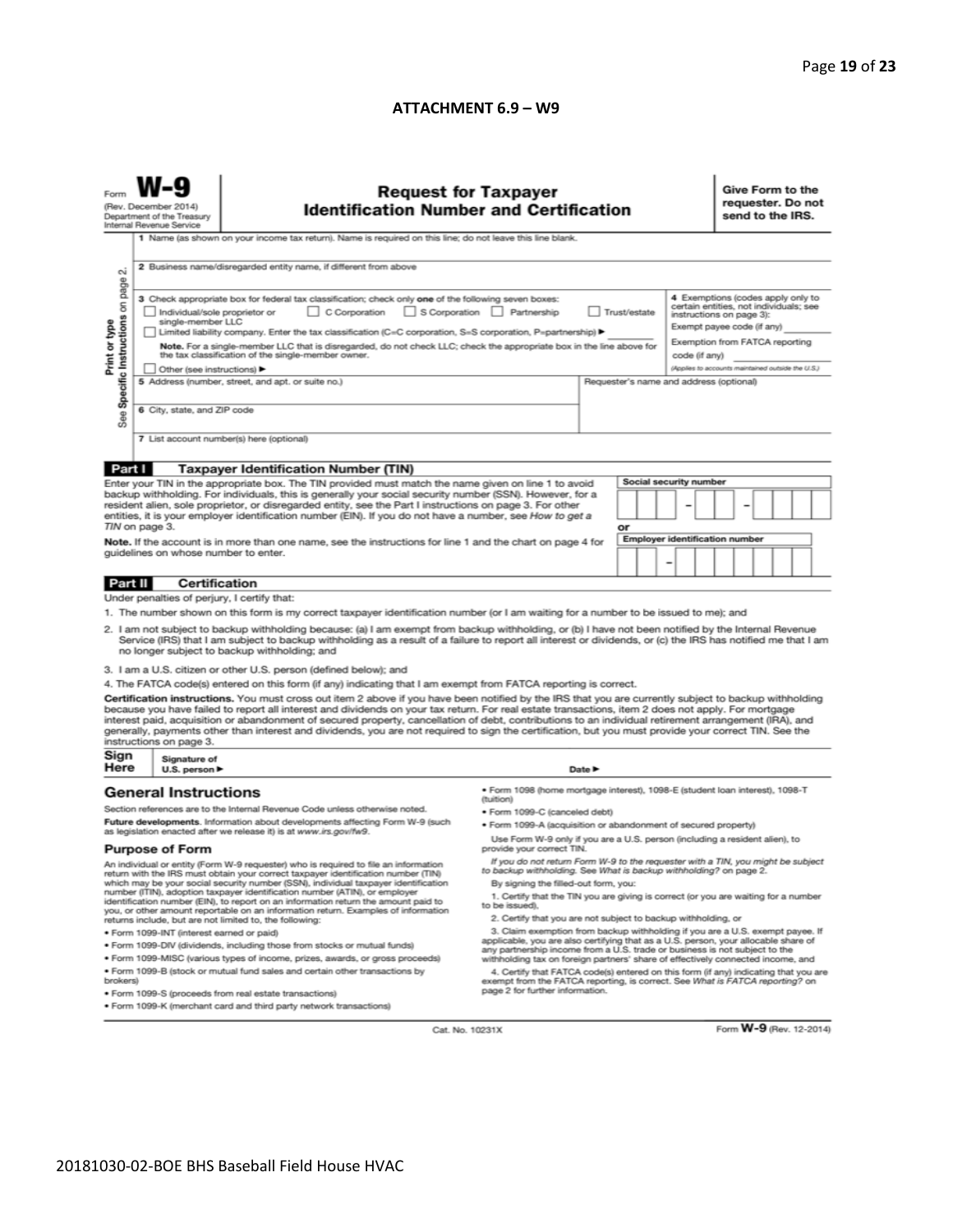#### **ATTACHMENT 6.10 – Standard Terms & Conditions SUMNER COUNTY BOARD OF EDUCATION (SCS)**

#### **1. PREPARATION AND SUBMISSION OF BID.**

- **a.** Failure to examine any drawings**,** specifications, or instructions will be at the proposer's risk. Any deviation from the stated terms, conditions and specifications must be coordinated with and approved in writing by the SCS Purchasing Supervisor.
- **b.** RFP SUBMITTAL / SIGNATURE: Proposal shall give the full name and business address of the bidder. If the proposer is a corporation, the name shall be stated as it is in the corporate charter. Proposals must be signed in ink by the proposer's authorized agent. Unsigned proposals will be rejected. Proposals are to be sealed and the outside of the envelope is to reference the RFP number. The person signing the proposal must show their title, and if requested by the institution, must furnish satisfactory proof of his or her authority to bind his or her company in contract. Proposer understands that by submitting a proposal with an authorized signature, it shall constitute an offer to SCS. Proposals must be typewritten or in ink; otherwise they may not be considered. Purchase orders will be issued to the firm name appearing on the W9. Facsimile responses will not be considered.
- **c.** SCS is not responsible for any costs incurred by any vendor pursuant to the RFP. The vendor shall be responsible for all costs incurred in connection with the preparation and submission of its proposal.
- **d.** All proposers must be in compliance with T.C.A. § 62-6-119 at the time of proposal submission and provide evidence of compliance with the applicable provisions of the chapter before such proposal may be considered.
- **e.** Proposals are to be received in the location designated in the RFP no later than the specified date and time. Late submissions will NOT be opened or considered.
- **f.** No erasures permitted. Errors may be crossed out and corrections printed in ink or typewritten adjacent to error and must be initialed in ink by person signing the proposal.
- **g.** Specifications: Reference to available specifications shall be sufficient to make the terms of the specifications binding on the proposer. The use of the name of a manufacturer, or any special brand or make in describing an item does not restrict the proposer to that manufacturer or specific article, unless specifically stated. Comparable products of other manufacturers will be considered if proof of compatibility is contained in the proposal. Proposers are required to notify SCSs Purchasing Supervisor whenever specifications/procedures are not perceived to be fair and open. The articles on which the proposal is submitted must be equal or superior to that specified. Informative and Descriptive Literature: The proposer must show brand or trade names of the articles proposed, when applicable. It shall be the responsibility of the proposer, including proposer's whose product is referenced, to furnish with the proposer such specifications, catalog pages, brochures or other data as will provide an adequate basis for determining the quality and functional capabilities of the product offered. Failure to provide this data may be considered valid justification for rejection of proposer.
- **h.** Samples: Samples of items when called for, must be furnished free of expense, and if not destroyed will, upon proposer's request within ten (10) days of RFP opening, be returned at the proposer's expense. Each sample must be labeled with the proposer's name, manufacturer's brand name and number, RFP number and item reference.
- **i.** Time of Performance: The number of calendar days in which delivery is to be made after receipt of order shall be stated in the RFP and may be a factor in making an award, price notwithstanding. If no delivery time is stated in the bid, bidder agrees that delivery is to be made within two weeks (10 business days) of order.
- **j.** Transportation and delivery charges should be included in the price and be fully prepaid by the vendor to the destination specified in the RFP. Proposal prices shall include delivery of all items F.O.B. destination.
- **k.** New materials and supplies must be delivered unless otherwise specifically stated in the RFP.
- **l.** Alternate/multiple bids will not be considered unless specifically called for in the RFP.
- **m.** Only proposals submitted on RFP forms furnished by SCS will be considered.
- n. By signing this RFP where indicated, the proposer agrees to strictly abide by all local, state and federal statutes and regulations. The proposer further certifies that this proposer is made without collusion or fraud.
- **o.** Error in Proposal. In case of error in the extension of prices in the proposal, the unit price will govern. Late submissions will NOT be opened or considered. Proposers are cautioned to verify their proposals before submission, as amendments received after the ITB deadline will not be considered. No proposals shall be altered, amended or withdrawn after opening. After proposal opening, a proposer may withdraw a proposal only when there is obvious clerical error such as a misplaced decimal point, or when enforcement of the proposal would impose unconscionable hardship due to an error in the proposal resulting in a quotation substantially below the other proposals received. Proposal withdrawals will be considered only upon written request of the proposer.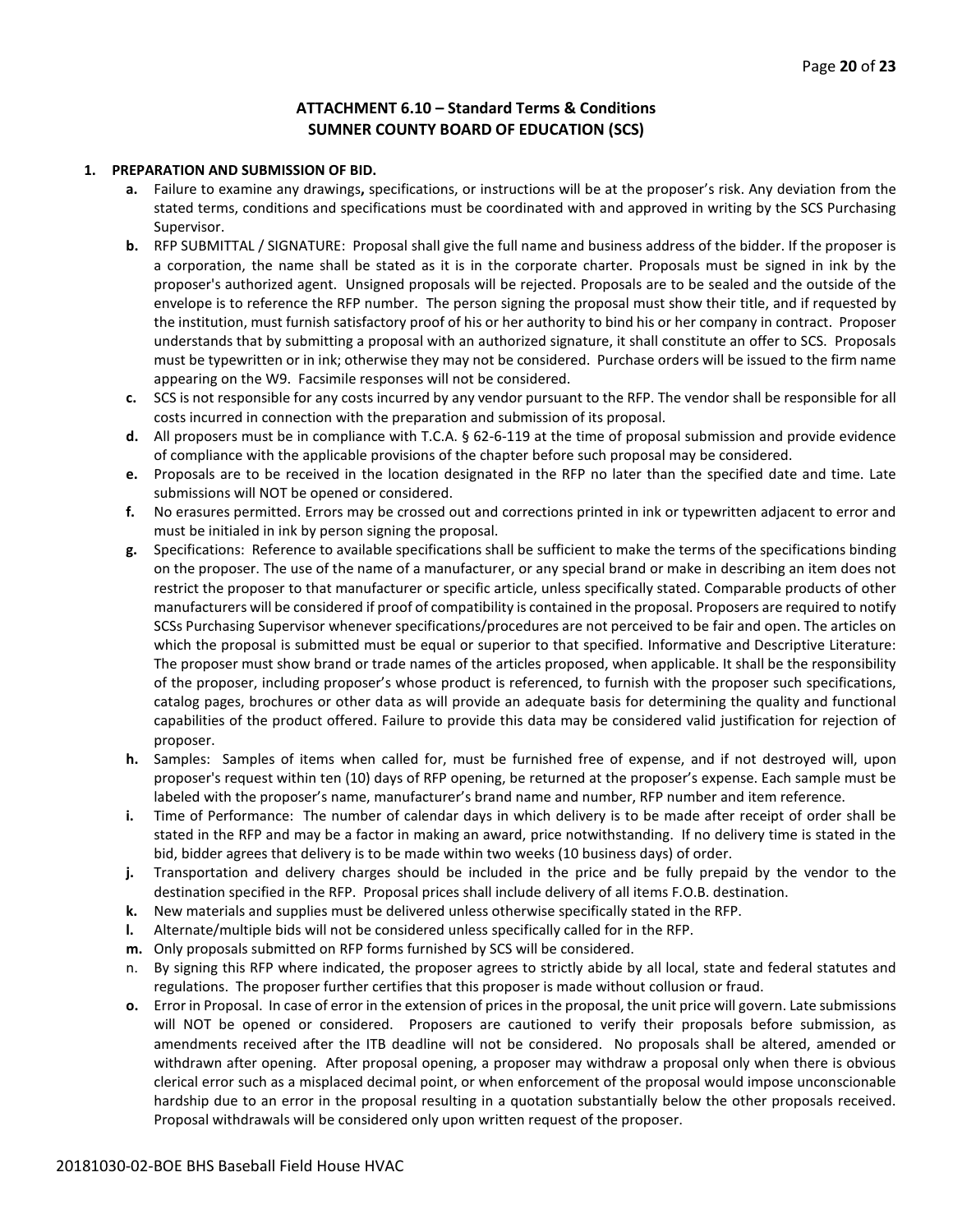- **2. OPEN RECORDS.** In order to comply with the provisions of the Tennessee Open Records Act, all proposals will be publicly opened and are subject to public inspection after the award upon written request. Proposers may be present at ITB opening. Summary information will be posted the SCS website, www.sumnerschools.org under the Invitation to Bid link.
- **3. ACCEPTANCE AND AWARD.** SCS reserves the right to reject any and all proposals and to waive any informality in proposals and, unless otherwise specified by the proposer to accept any item in the proposal. Action to reject all proposals shall be taken for unreasonably high prices, errors in the proposal documents, cessation of need, unavailability of funds, or any other reason approved by SCS.
	- a. Contracts and purchases will be made with the lowest, responsive, responsible, qualified proposer. The quality of the articles to be supplied, their conformity with the specifications, their suitability to the requirements of the Institution, cash discount offered, and the delivery terms will be taken into consideration.
	- b. Any deviation from these stated terms, specifications and conditions must be coordinated with and approved in writing by the Purchasing Supervisor.
	- c. Prices quoted on the response (if any) are to be considered firm and binding until the said equipment, supplies or services are in the possession of SCS.
	- d. SCS reserves the right to order more or less than the quantity listed in the proposal.
	- e. If a proposer fails to state a time within which a proposal must be accepted, it is understood and agreed that SCS shall have ninety (90) days to accept.
	- f. No purchase or contract is authorized or valid until the issuance of a SCS purchase order in accordance with SCS policy. No SCS employee is authorized to purchase equipment, supplies or services prior to the issuance of such a purchase order.
	- g. The contract may not be assigned without written SCS consent.
	- h. If the appropriate space is marked on the ITB, other Institutions (such as State, Local and/or Public Agencies) may purchase off the contract during the same period as SCS.
	- i. The awarded proposer will be required to post a performance and payment bond in the amount of 25% of the contract price if it exceeds \$100,000 as stated by T.C.A. §12-4-201.
	- j. If the project cost is in excess of \$25,000 a performance bond must be secured by the requesting part in an amount equal to the market improvement value.
- **4. PAYMENT**. Payment terms must be specified in the proposal, including any discounts for early payment. Partial payments will not be approved unless justification for such payment can be shown. Terms will be NET 30 days. Payment will not be made until the conditions and specifications of the RFP are inspected and approved as conforming by persons appointed by SCS.
- **5. DEFAULT OF SELECTED VENDOR.** In case of vendor default, SCS may procure the articles or services from other sources and hold the defaulting vendor responsible for any resulting cost. If the awarded vendor violates any terms of their response, the contract, SCS policy or any law, they may be disqualified from proposing for a period of two years for minor violations or longer for major violations. Proposals from disqualified proposers will not be accepted during the period of disqualification.
- **6. INSPECTION OF PURCHASES.** Articles received which are not equivalent will not be accepted and will be picked up by the vendor or returned to vendor, shipping charges collect. SCS shall have a reasonable period in which to inspect and accept or reject materials without liability. If necessity requires SCS to use nonconforming materials, an appropriate reduction in payment may be made.
- **7. TAXES.** SCS is tax exempt; do not include taxes in quotation. Vendors making improvements or additions to or performing repair work on real property for SCS are liable for any applicable sales or use tax on tangible personal property used in connection with the contract or furnished to vendors by the state for use under the contract.
- **8. NONDISCRIMINATION.** SCS is an equal opportunity employer. SCS and bidder agree to comply with Titles VI and VII of the Civil Rights Act of 1964, Title IX of the Education Amendments of 1972, Section 504 of the Rehabilitation Act of 1973, Executive Order 11,246, the Americans with Disabilities Act of 1990 and the related regulations to each. Each party assures that it will not discriminate against any individual including, but not limited to employees or applicants for employment and/or students, because of race, religion, creed, color, sex, age, disability, veteran status or national origin. In the event that any claims should arise with regards to violations of any such local, state or federal law, statues, rule or regulations, the vendor will indemnify and hold SCS harmless for any damages, including court costs or attorney fees, which might be incurred.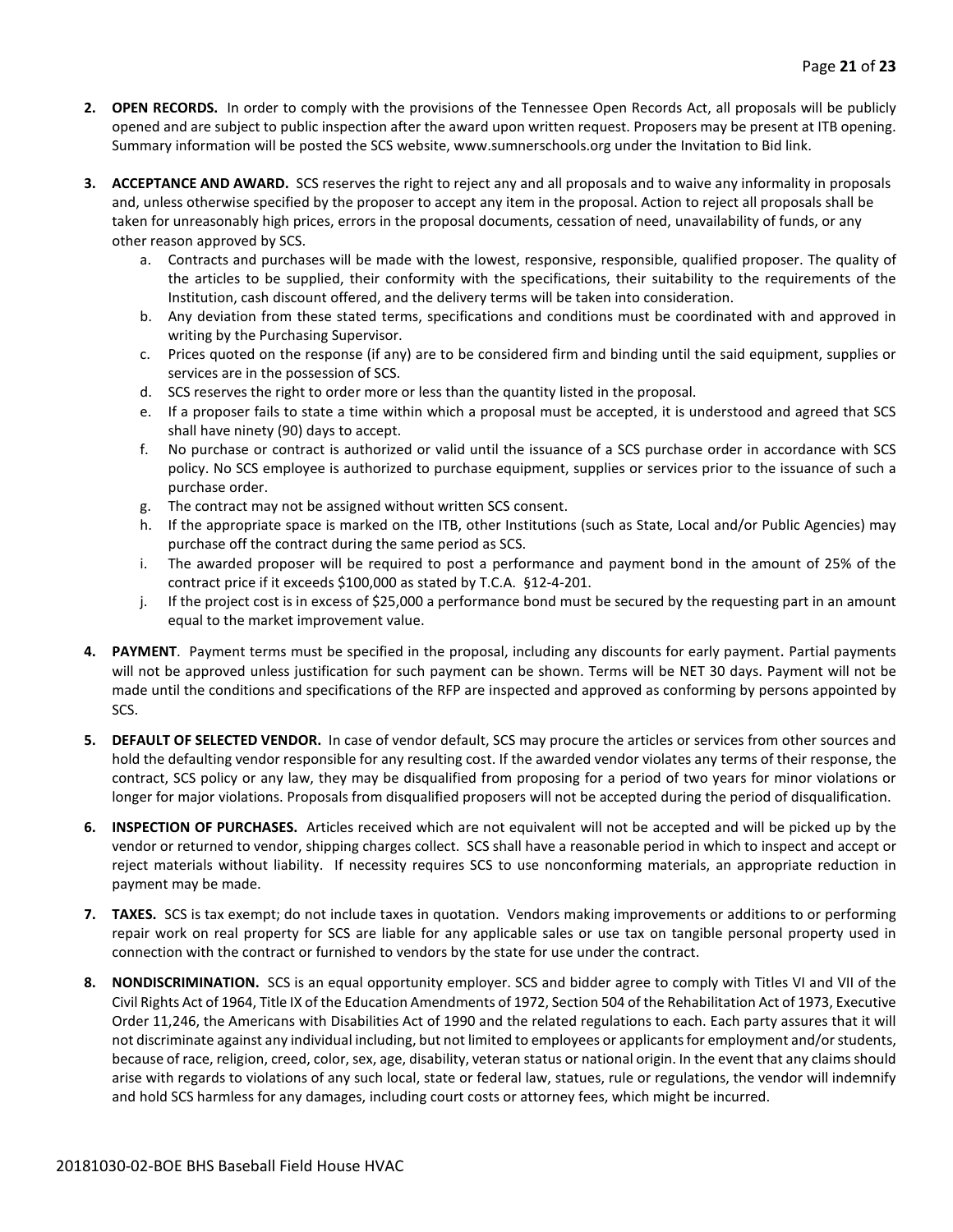- **9. PROHIBITIONS/NO VENDOR CONTRACT FORM.** Acceptance of gifts from vendors is prohibited. T.C.A. §12-4-106. The contract documents for purchase under this RFP shall consist of the successful proposer's bid and SCSs purchase order. **The proposer may request exceptions to terms and conditions and/or request SCS to accept other terms and conditions by means of subsequent documents such as invoices, warranty agreements, license agreements, etc. All subsequent document shall be open to revision for impermissible language. SCS reserves the right to render the proposal unresponsive and subject the proposal to rejection if successful terms cannot be negotiated.**
- **10. PROHIBITION ON HIRING ILLEGAL IMMIGRANTS.** Tennessee Public Chapter No. 878 of 2006, T.C.A. §12-3-309, requires that Contractor attest in writing that Contractor will not knowingly utilize the services of illegal immigrants in the performance of this Contract and will not knowingly utilize the services of any subcontractor, if permitted under this Contract, who will utilize the services of illegal immigrants in the performance of this Contract. The attestation shall be made on the form, Attestation re Personnel Used in Contract Performance ("the Attestation"), which is attached and hereby incorporated by this reference.
- **11. SALES AND USE TAX.** Before the Purchase Order/Contract resulting from this RFP/RFQ is signed, the apparent successful proposer must be registered with the Department of Revenue for the collection of Tennessee sales and use tax as required by T.C.A. §12-3-306.
- **12. ASSIGNMENT.** Neither the vendor nor SCS may assign this agreement without prior written consent of the other party.
- **13. LIABILITIES.** The vendor shall indemnify SCS against liability for any suits, actions or claims of any character arising from or relating to the performance under this agreement by the vendor or its subcontractors. SCS has no obligation for the payment of any judgement or the settlement of any claim made against the vendor or its subcontractors as a result of obligations under this contract.
- **14. APPLICABLE LAW.** Any contract shall be interpreted under the laws and statutes of the State of Tennessee. SCS does not enter into contracts which provide for mediation or arbitration. Any action arising from any contract made from this RFP shall be brought in the state courts in Sumner County, TN or in the United States Federal District Court for the Middle District of Tennessee.

Additionally, it is a violation of state statutes to purchase materials, supplies, services or any other item from a vendor that is a commissioner, official, employee or board member that has any financial or beneficial interest in such transaction, T.C.A. §12-4-101.

- **15. FUNDS**. The Proposer understands and accepts the non-appropriation of funds provision of SCS.
- **16. DATA PRIVACY AND SECURITY**. Personal Information (PI) includes but is not limited to that information protected by HIPAA, the HITECH Act, FERPA, or Gramm-Leach-Bliley) or such information which would allow a third party to gain access to the personal, medical or financial records of any of any party. Vendor represents and warrants that its collection, access, use, storage, disposal and disclosure of PI complies with all applicable federal and state privacy and data protection laws. Vendor represents and warrants that Vendor will maintain compliance with the SSAE 16 standard, and shall undertake any audits and risk assessments Vendor deems necessary to maintain compliance with SSAE16. If PI provided by SCS to Vendor is subject to FERPA. Vendor agrees that in its handling of FERPA data it will perform as a school official as that term is defined by FERPA regulations. Vendor acknowledges that its improper disclosure or re-disclosure of PI covered by FERPA may, under certain circumstances, result in Vendor's exclusion from eligibility to contract with SCS for at least five (5) years. Vendor shall provide SCS with the name and contact information for an employee of Vendor who shall serve as SCS's primary security contact and shall be available to assist Customer twenty-four (24) hours per day, seven (7) days per week as a contact in resolving obligations associated with any security incident in which it is reasonably suspected that there has been a breach of information security. Vendor shall immediately mitigate or resolve any Security Incident, at Vendor's expense and in accordance with applicable privacy rights, laws, regulations and standards. Vendor shall reimburse SCS for actual costs incurred by SCS in responding to, and mitigating damages caused by, any Security Incident, including all costs of notice and/or remediation incurred under applicable law as a result of the Security Incident.
- **17. IRAN DIVESTMENT ACT.** By submission of this proposal, each proposer and each person signing on behalf of any proposer certified, and in the case of a joint proposal, each party thereto certifies as to its own organization, under penalty of perjury, that to the best of its knowledge and belief that each proposer is not on the list created pursuant to T.C.A. §12-12- 106.

#### 20181030-02-BOE BHS Baseball Field House HVAC